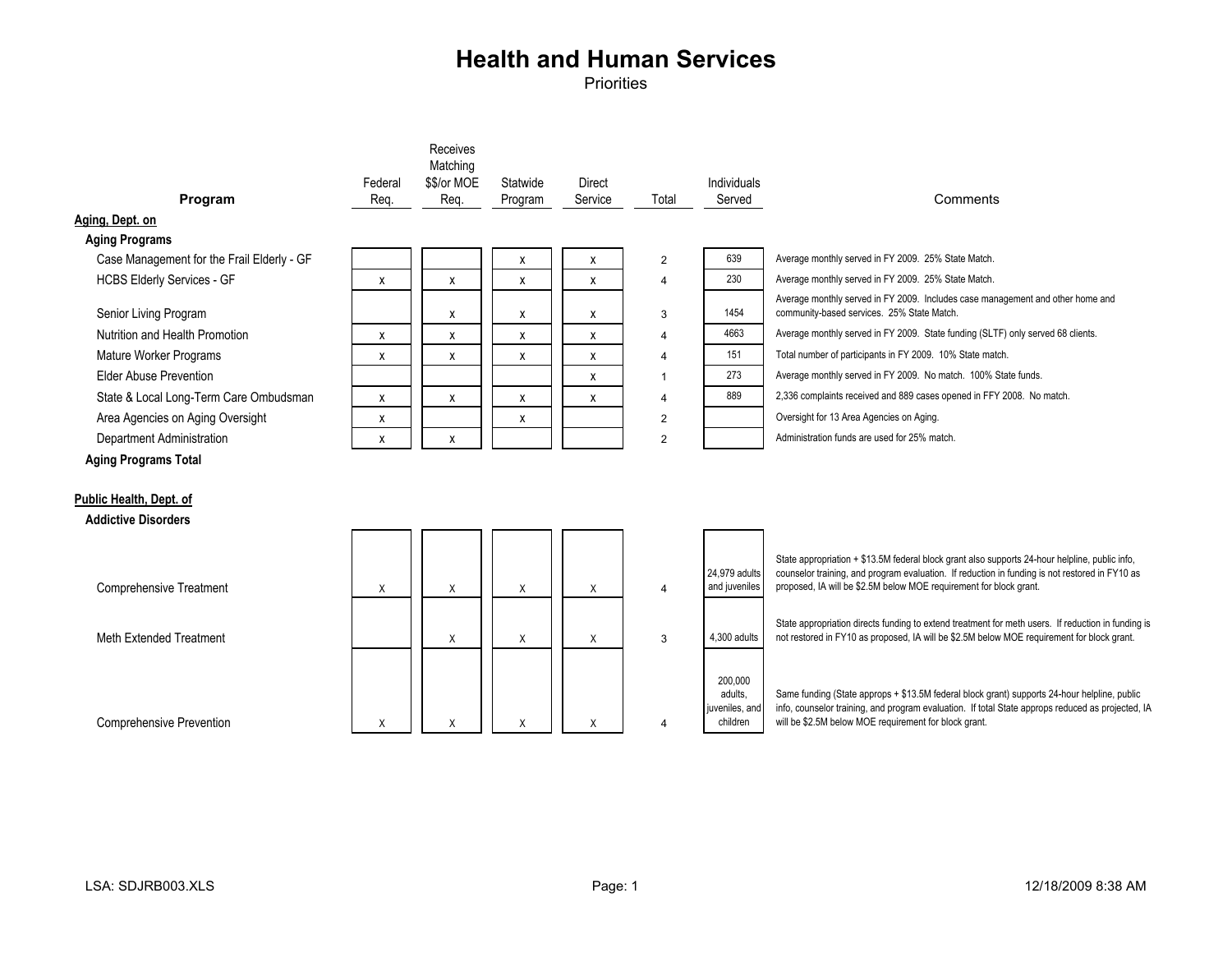|                                   |         | Receives<br>Matching |                           |              |                |                        |                                                                                                                                                                                                                                                                                                                                                                                                                                                                                                                                                                                                                                                                                                                                                                                                                                                                                                                                                                                       |
|-----------------------------------|---------|----------------------|---------------------------|--------------|----------------|------------------------|---------------------------------------------------------------------------------------------------------------------------------------------------------------------------------------------------------------------------------------------------------------------------------------------------------------------------------------------------------------------------------------------------------------------------------------------------------------------------------------------------------------------------------------------------------------------------------------------------------------------------------------------------------------------------------------------------------------------------------------------------------------------------------------------------------------------------------------------------------------------------------------------------------------------------------------------------------------------------------------|
|                                   | Federal | \$\$/or MOE          | Statwide                  | Direct       |                | Individuals            |                                                                                                                                                                                                                                                                                                                                                                                                                                                                                                                                                                                                                                                                                                                                                                                                                                                                                                                                                                                       |
| Program                           | Reg.    | Reg.                 | Program                   | Service      | Total          | Served                 | Comments                                                                                                                                                                                                                                                                                                                                                                                                                                                                                                                                                                                                                                                                                                                                                                                                                                                                                                                                                                              |
| Tobacco                           |         | X                    | $\boldsymbol{\mathsf{x}}$ | $\mathsf{x}$ | 3              | See<br>comments        | There are 47 contractors, Community Partnerships, providing direct tobacco use cessation and<br>prevention education and services to communities in 96 counties. Funding for Community<br>Partnerhips is statutorily required (Chap 142A.8 and 142A.10). State funding for tobacco<br>cessation programs is about 14% HCTF and 86% GF. IDPH is the statutorily designated agency<br>(Chap. 142A.5) for enforcement of lowa and federal laws prohibiting tobacco sales to minors.<br>There are currently about 3,600 tobacco retailers in lowa. In FY 09, 7,710 retailer compliance<br>checks were conducted (subcontracted with ABD). Annual evaluation of the progress of division<br>programs is required by Iowa statute (Chap 142A.4). The University of Northern Iowa is the<br>subcontractor which conducts all tobacco evaluation and surveillance.                                                                                                                            |
|                                   |         |                      |                           |              |                | See                    | Enforcement of Iowa's Smokefree Air Act is the statutory responsibility of IDPH, including<br>maintenance of the required web site and toll free number for accepting complaints and providing<br>information to the public and business owners about the law. There are about 82,000 businesss<br>in lowa that are subject to the Act. As of November 30, 2009, 7,550 questions and complaints<br>about the law have been processed, 1,054 businesses have received on-site educational visits                                                                                                                                                                                                                                                                                                                                                                                                                                                                                       |
| <b>Tobacco Second Hand Smoke</b>  |         |                      | X                         | $\mathsf{x}$ | $\overline{2}$ | comments               | about reported violations, and 325 law enforcement compliance checks have been conducted.<br>A youth-directed tobacco prevention program, JEL, is required by lowa statute (142A.7) and<br>must include an annual youth summit and a "media, marketing and communications program."<br>JEL serves the 437,000 lowa youth between 10 and 19 years of age. 201,280 high and middle<br>school students report being aware of the JEL campaign and think the anti-tobacco use message<br>is effective. As of Nov. 30, 2009, there are currently 94 JEL chapters providing direct prevention<br>education to JEL 2,087 JEL members. 274 youth attended JEL summits last year. JEL funding                                                                                                                                                                                                                                                                                                  |
| Youth Prevention/JEL              |         |                      | $\pmb{\chi}$              | X            | $\overline{2}$ | See<br>comments<br>See | is 55% HCTF and 45% GF. Programs to prevent youth tobacco use is a grant requirement to<br>receive federal (CDC) funding for lowa's tobacco prevention and control division.<br>21,087 individuals received free cessation services from Quitline Iowa in FY09, including 6,723<br>Medicaid clients. 11,516 two-week doses of free nicotine patches or gum were distributed<br>through the Quitline. 3,265 low-income lowans received free cessation services from IANEPCA<br>community health centers in FY 2009, including 10,884, 2-week doses of nicotine patches, gum,<br>Wellbutrin or Chantix. Beginning in January 2010, Quiltine lowa will receive a 50% federal match<br>for services provided to Medicaid clients (estimated at \$240,000 in new federal funding annually).<br>Maintenance of a quitline is a requirement to recieve federal (CDC) funding for lowa's tobcco<br>prevention and control division. State funding for tobacco cessation programs is about 14% |
| <b>Tobacco Cessation Services</b> |         | X                    | X                         | X            | 3              | comments               | HCTF and 86% GF.                                                                                                                                                                                                                                                                                                                                                                                                                                                                                                                                                                                                                                                                                                                                                                                                                                                                                                                                                                      |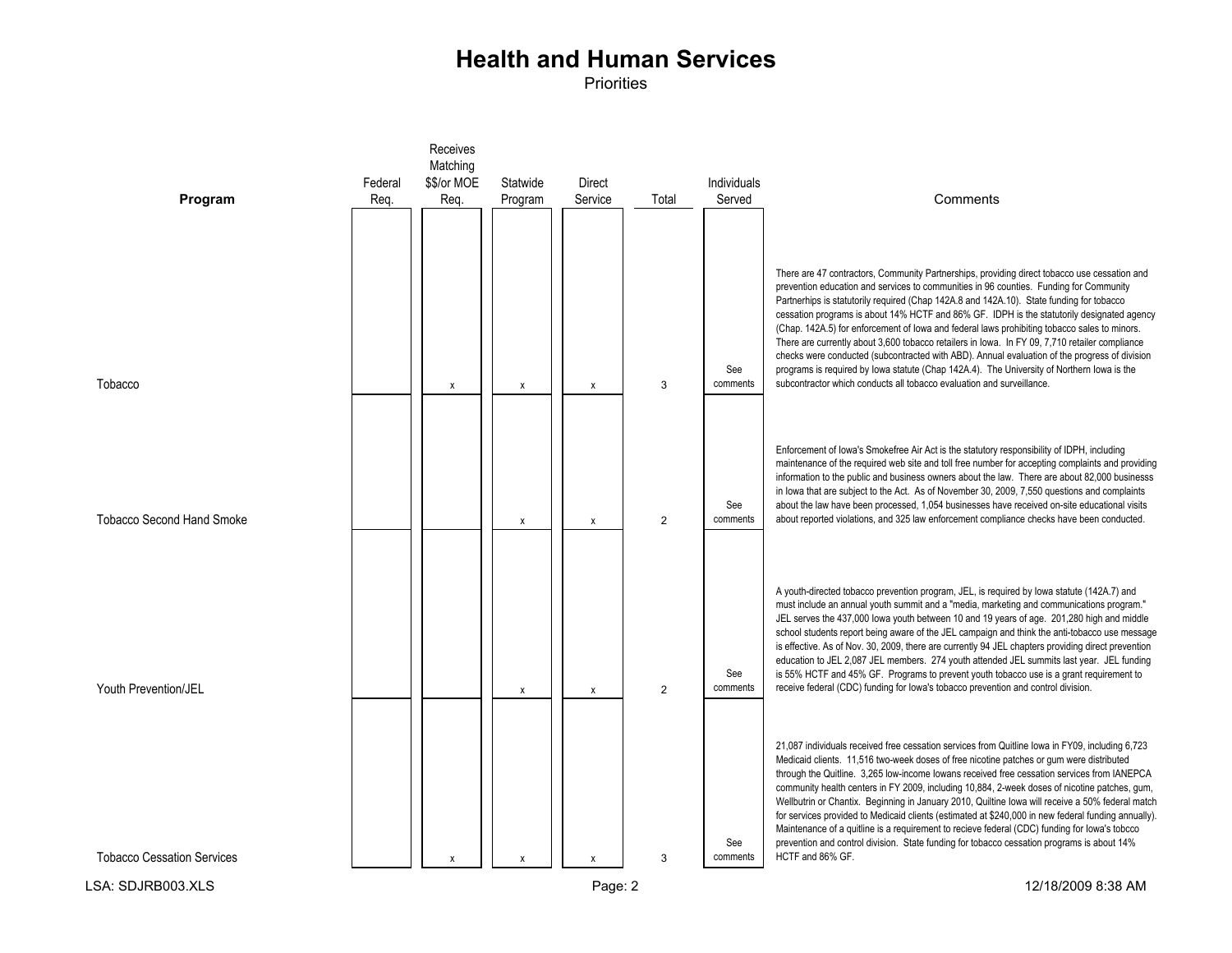| Program                                      | Federal<br>Req. | Receives<br>Matching<br>\$\$/or MOE<br>Req. | Statwide<br>Program | Direct<br>Service | Total               | Individuals<br>Served                                             | Comments                                                                                                                                                                                                                                                                                                                                                                                                                                                                                                                                                                                                                                                                                                                                                                                                                                                                                                                   |
|----------------------------------------------|-----------------|---------------------------------------------|---------------------|-------------------|---------------------|-------------------------------------------------------------------|----------------------------------------------------------------------------------------------------------------------------------------------------------------------------------------------------------------------------------------------------------------------------------------------------------------------------------------------------------------------------------------------------------------------------------------------------------------------------------------------------------------------------------------------------------------------------------------------------------------------------------------------------------------------------------------------------------------------------------------------------------------------------------------------------------------------------------------------------------------------------------------------------------------------------|
| Gambling<br><b>Addictive Disorders Total</b> |                 |                                             | X                   | X                 | 2                   | 905 adults<br>treated,<br>80,555 adults,<br>juveniles<br>educated | Funding also promotes and supports 1-800-BetsOff 24-hour helpline, public info, counselor<br>training, and program evaluation.                                                                                                                                                                                                                                                                                                                                                                                                                                                                                                                                                                                                                                                                                                                                                                                             |
| <b>Healthy Children and Families</b>         |                 |                                             |                     |                   |                     |                                                                   |                                                                                                                                                                                                                                                                                                                                                                                                                                                                                                                                                                                                                                                                                                                                                                                                                                                                                                                            |
| Oral Health<br>Child Health                  |                 | X                                           | X<br>X              | Χ<br>X            | $\overline{2}$<br>3 | See<br>comments<br>173,376<br>children ages<br>$0 - 22$           | Authorized under SSA Title V but not required; assists with EPSDT required compliance.<br>Formula requires \$3 state: \$4 federal. Provides funding to local agencies to provide dental<br>services to low-income, uninsured, and underinsured children ages 0-20. Partnership with Delta<br>Dental in securing necessary dental care for low-income adults and children. Title V direct<br>service = 885 from a combination of federal and state funds; Donated dental services direct =<br>103<br>Authorized under SSA Title V but not required; assists with EPSDT required compliance.<br>Formula funded requires \$3 state: \$4 federal. Provides funding for 23 child health centers that<br>assure child health services are available in all 99 counties for children and youth ages birth - 22<br>years. Child Health Centers work with local health care providers to assure a medical home for<br>all children. |
| Maternal Health                              |                 | X                                           | X                   | X                 | 3                   | 10,673<br>pregnant<br>women                                       | Authorized under SSA Title V but not required. Assists with EPSDT required compliance.\$3<br>state: \$4 federal. Provides funding for 24 maternal health grantees that assure maternal health<br>services are available in all 99 counties for pregnant and postpartum women. Maternal health<br>grantees work with local health care providers to assure a medical home for pregnant women.                                                                                                                                                                                                                                                                                                                                                                                                                                                                                                                               |
| <b>MCH Outreach</b>                          | X               | X                                           | X                   | $\times$          | $\overline{4}$      | 7181                                                              | EPSDT required service 1:1 match. Supports community-based child health agencies that link<br>clients to medical and dental providers.                                                                                                                                                                                                                                                                                                                                                                                                                                                                                                                                                                                                                                                                                                                                                                                     |
| <b>EPSDT</b>                                 | X               | Χ                                           | X                   | Χ                 | 4                   | 122,012                                                           | EPSDT required service 1:1 match. Supports community-based child health agencies that link<br>clients to medical providers and remove barriers to accessing preventive health services; i.e. lack<br>of knowledge and transportation. Program supported by a combination of state and federal<br>funds.                                                                                                                                                                                                                                                                                                                                                                                                                                                                                                                                                                                                                    |
| <b>HOPES</b>                                 |                 |                                             | Χ                   | X                 | $\overline{2}$      | 798 target<br>children                                            | Helps families through education, family support, and home visits beginning with pregnancy and<br>continuing through preschool. Program supported by TANF funds as well as local match funds.                                                                                                                                                                                                                                                                                                                                                                                                                                                                                                                                                                                                                                                                                                                              |
| EPSDT - Oral Health                          |                 | Χ                                           | X                   | X                 | 3                   | 12.520<br>children                                                | Federal Match 1:1 = \$97,685. Supports community-based child health agencies that link clients<br>to dental providers and remove barriers to accessing needed preventive and early intervention<br>oral health services. Program supported by a combination of state and federal funds.                                                                                                                                                                                                                                                                                                                                                                                                                                                                                                                                                                                                                                    |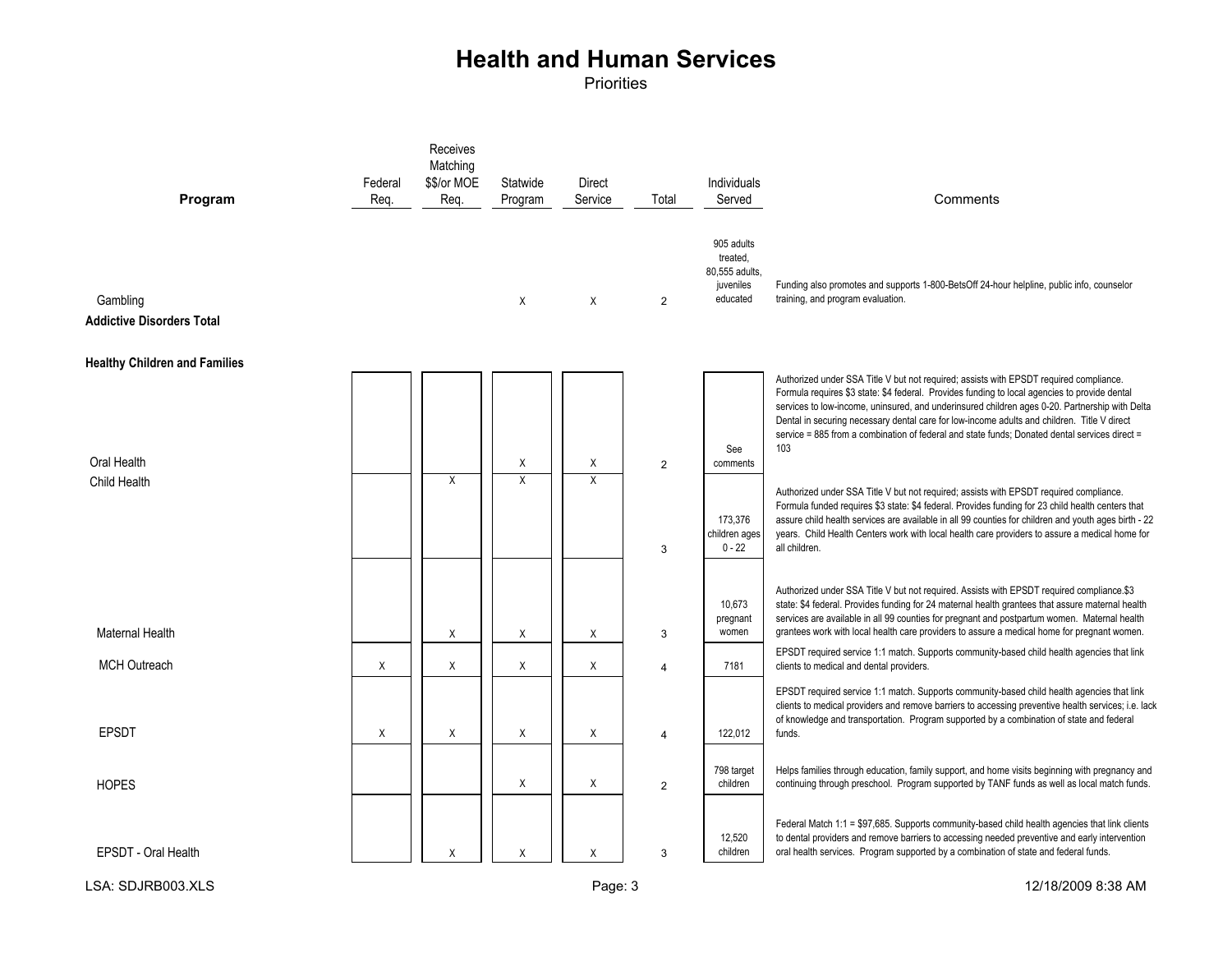|                                            |         | Receives    |          |               |                |                          |                                                                                                                                                                                                  |
|--------------------------------------------|---------|-------------|----------|---------------|----------------|--------------------------|--------------------------------------------------------------------------------------------------------------------------------------------------------------------------------------------------|
|                                            |         | Matching    |          |               |                |                          |                                                                                                                                                                                                  |
|                                            | Federal | \$\$/or MOE | Statwide | <b>Direct</b> |                | Individuals              |                                                                                                                                                                                                  |
| Program                                    | Reg.    | Req.        | Program  | Service       | Total          | Served                   | Comments                                                                                                                                                                                         |
| Mother's Milk Bank                         |         |             |          |               | $\mathbf 0$    |                          | This program was not funded in FY10.                                                                                                                                                             |
|                                            |         |             |          |               |                |                          | Supported through SSA Title V but not required. \$3 state: \$4 federal. Provides support to UI to                                                                                                |
| Perinatal Program                          |         |             | X        |               | $\overline{1}$ | See<br>comments          | conduct site visits and technical assistance to birthing hospitals and medical staff. Serves 82<br>birthing hospitals                                                                            |
| <b>Child Death Review</b>                  |         |             |          |               | $\pmb{0}$      |                          | Not funded in FY10.                                                                                                                                                                              |
| <b>SIDS Autopsies</b>                      |         |             |          |               | $\Omega$       |                          | Not funded in FY10.                                                                                                                                                                              |
|                                            |         |             |          |               |                | Apprx. 1600              | Provides funding to 4 community-based agencies to plan or sustain services for 16 counties.                                                                                                      |
| Mental Health (ABCDII)                     |         |             |          | X             |                | high risk<br>families    | Links link private healthcare providers with state resources to screen children under age 5 for<br>social, emotional, and developmental skills,; links families with community resources needed. |
| <b>Healthy Children and Families Total</b> |         |             |          |               |                |                          |                                                                                                                                                                                                  |
|                                            |         |             |          |               |                |                          |                                                                                                                                                                                                  |
| <b>Chronic Conditions</b>                  |         |             |          |               |                |                          |                                                                                                                                                                                                  |
|                                            |         |             |          |               |                |                          |                                                                                                                                                                                                  |
|                                            |         |             |          |               |                | 7.345 childrer           | Authorized under SSA Title V but not required. Formula funded requires \$3 state: \$4 federal.<br>Offers a variety of direct pediatric specialty services and care coordination to children with |
| <b>Child Health Specialty</b>              |         | X           | Χ        | X             | 3              | ages 0 - 22              | special health care needs and their families in a community-based system of care.                                                                                                                |
|                                            |         |             |          |               |                |                          |                                                                                                                                                                                                  |
| Muscular Dystrophy                         |         | X           | X        | X             | 3              | 578 medically<br>fragile | Match for Title V. 3:state: 4 federal. Provides support to UI to provide medical consultation and<br>counseling to those with a diagnosed neuromuscular disorder, such as muscular dystrophy.    |
|                                            |         |             |          |               |                |                          |                                                                                                                                                                                                  |
|                                            |         |             |          |               |                | 731 w/                   | Match for Title V. 3:state: 4 federal. Provides the structure through which comprehensive genetic                                                                                                |
|                                            |         |             |          |               |                | medical<br>specialty     | health care services (Regional Genetics Consultation Services), laboratory services (lowa<br>Neonatal Metabolic Screening), and surveillance (lowa Registry for Congenital and Inherited         |
| <b>Birth Defects</b>                       |         | X           | X        | X             | 3              | service                  | Disorders) are implemented and maintained.                                                                                                                                                       |
|                                            |         |             |          |               |                |                          |                                                                                                                                                                                                  |
|                                            |         |             |          |               |                |                          | CDC grant requires 20% match. (\$168,544 from Healthcare Trust and \$24,901 from GF).                                                                                                            |
|                                            |         |             |          |               |                |                          | Provides funding to local partners to implement statewide nutrition and physical activity plan to<br>address obesity in the state. Provides technical assistance, education and consultation to  |
|                                            |         |             |          |               |                |                          | partners to increase success with community-based obesity prevention initiatives. Statewide                                                                                                      |
| Obesity                                    |         | X           |          | X             | $\overline{2}$ | 27,550                   | obesity prevention programming could be implemented if funding was available.                                                                                                                    |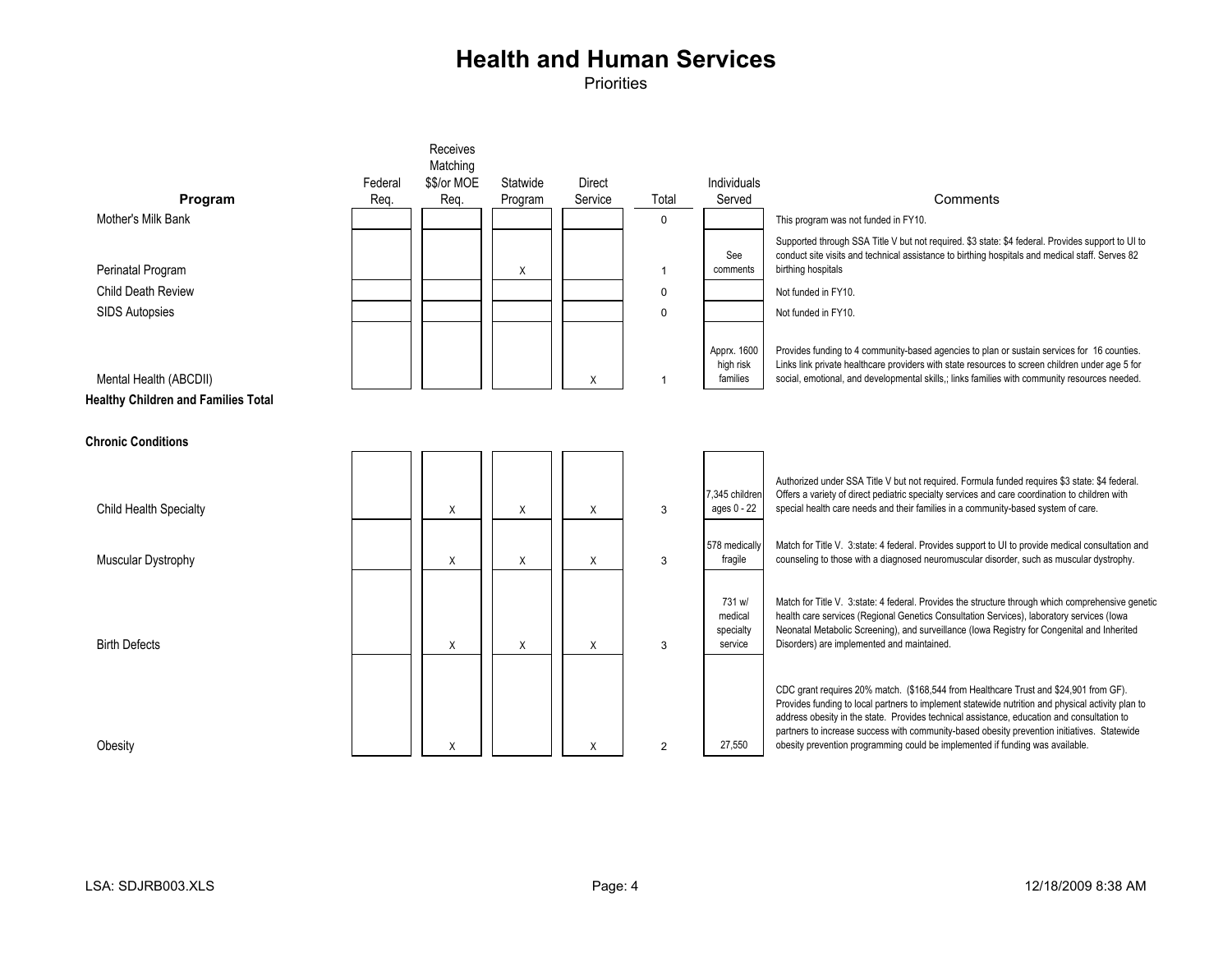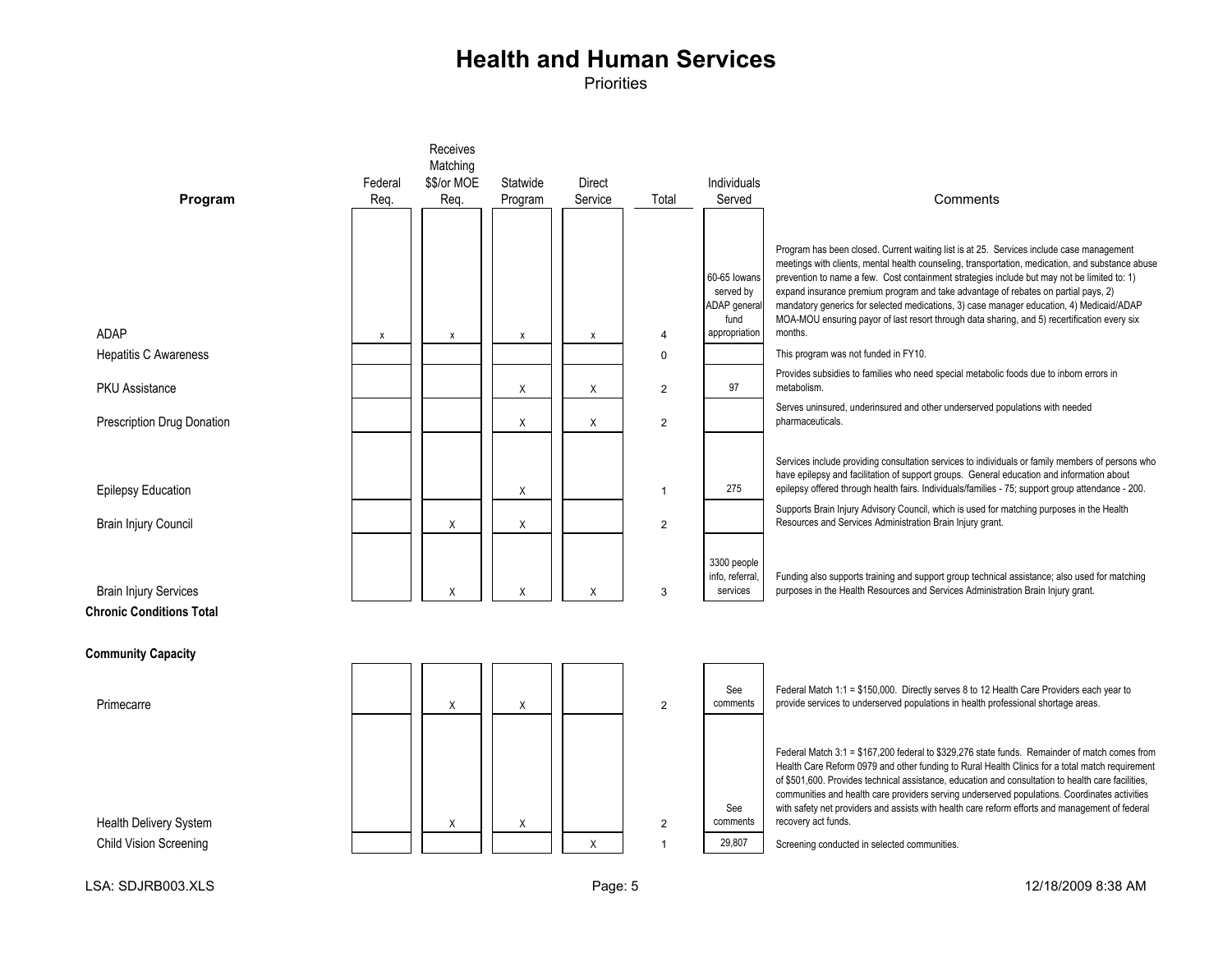**Priorities** 



**Community Capacity Total**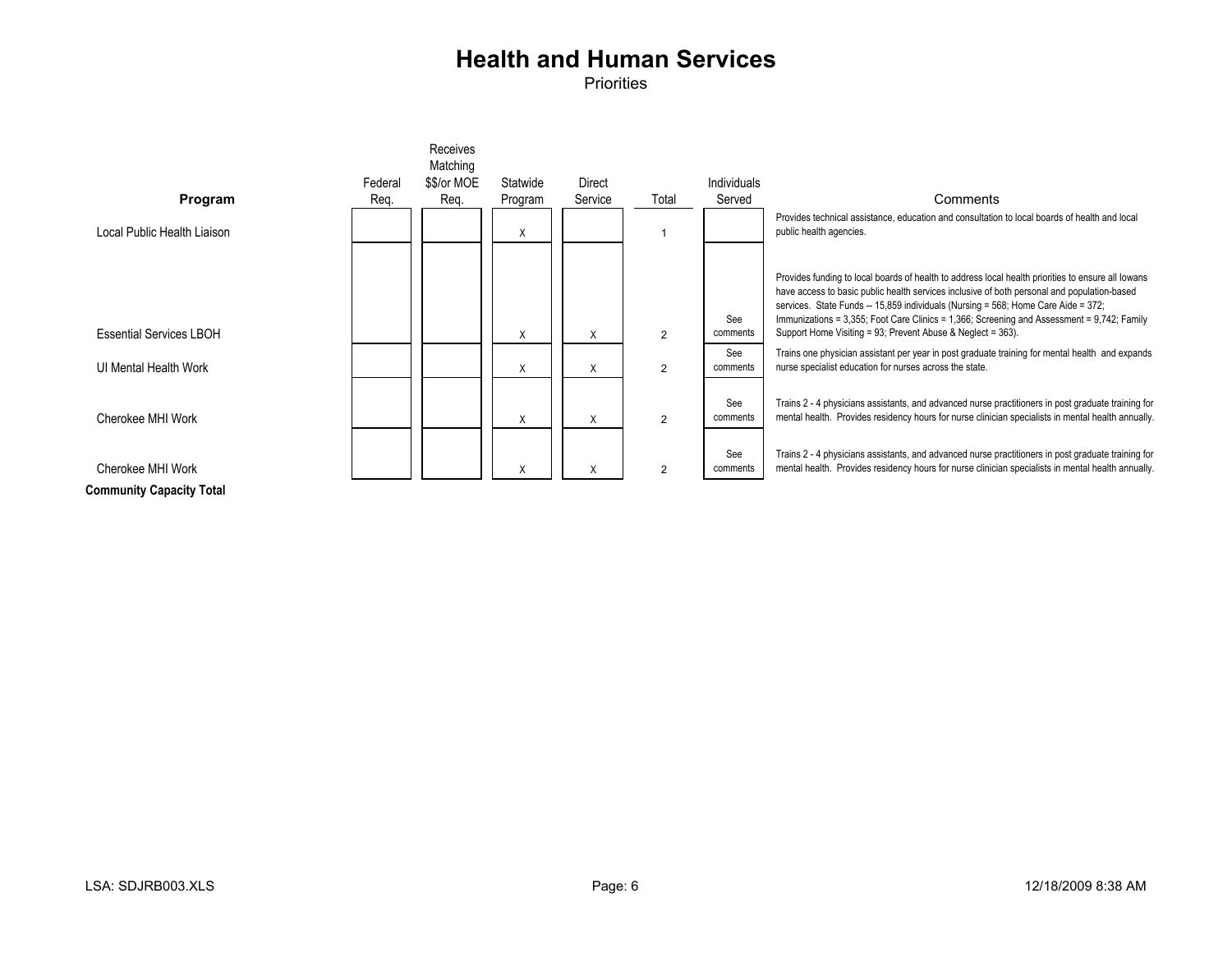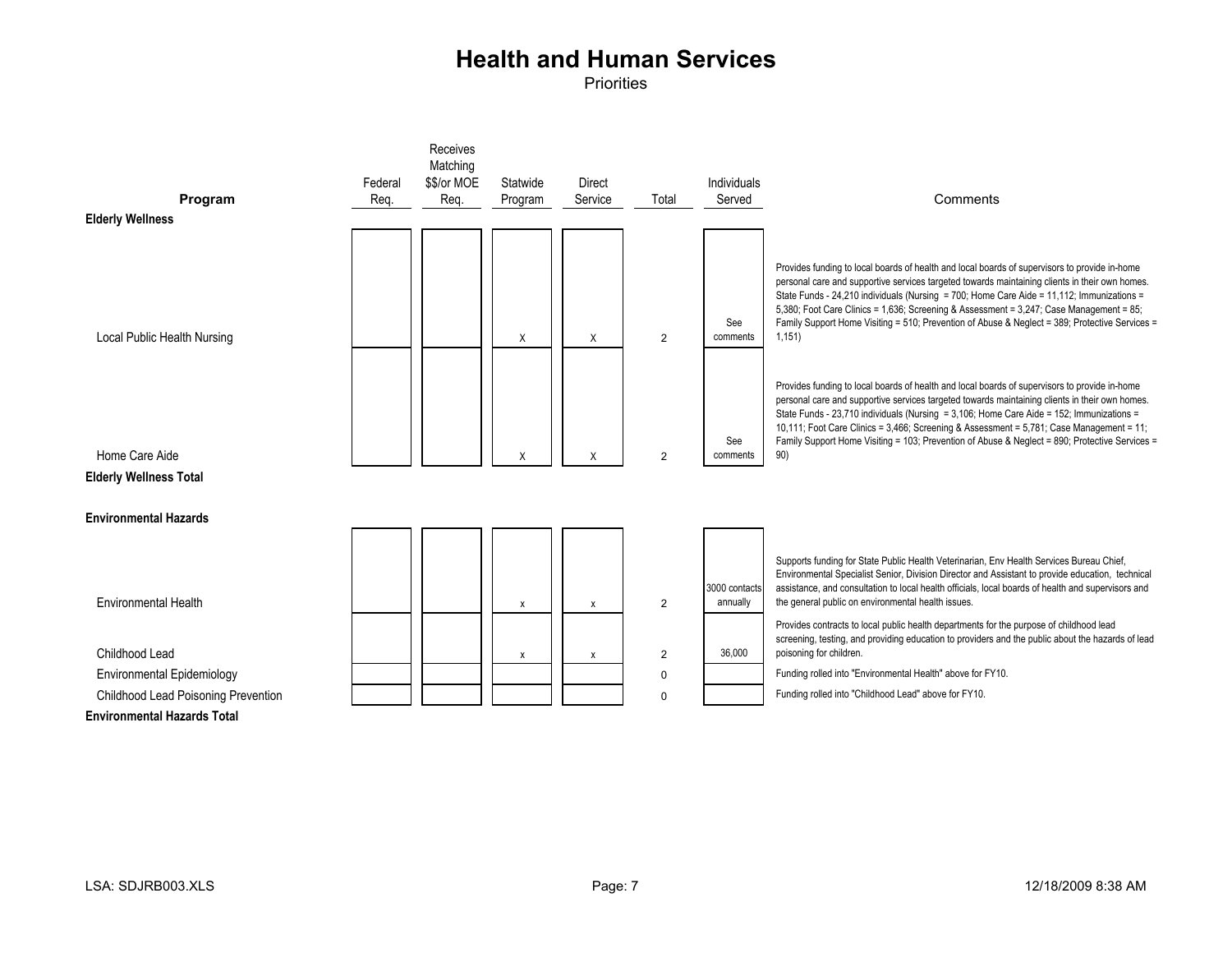| Program<br><b>Infectious Diseases</b> | Federal<br>Req. | Receives<br>Matching<br>\$\$/or MOE<br>Req. | Statwide<br>Program | <b>Direct</b><br>Service | Total          | Individuals<br>Served                                          | Comments                                                                                                                                                                                                                                                                                                                                                                                                                                                                                                                                                                                       |
|---------------------------------------|-----------------|---------------------------------------------|---------------------|--------------------------|----------------|----------------------------------------------------------------|------------------------------------------------------------------------------------------------------------------------------------------------------------------------------------------------------------------------------------------------------------------------------------------------------------------------------------------------------------------------------------------------------------------------------------------------------------------------------------------------------------------------------------------------------------------------------------------------|
|                                       |                 |                                             |                     |                          |                |                                                                |                                                                                                                                                                                                                                                                                                                                                                                                                                                                                                                                                                                                |
| Center for Epidemiology               |                 |                                             | x                   | x                        | 2              | 14.600<br>consultations                                        | Services include statewide surveillance, detection, analysis, and control of acute diseases<br>(reportable) that may affect all lowans. Due to lack of epidemiologists at the local level this<br>expertiese is provided by IDPH. To date 5,006 disease reports processed, 207 outbreak<br>investigations conducted and 564 H1N1 hospitalization investigations completed. Over 14,600<br>consultations by phone and email to local public health, phsicians, andother health care<br>providers. Multiple educational sessions provided to the public, local public health, and<br>healthcare. |
| Vacc. Prev. Diseases                  | X               |                                             | X                   | X                        | 3              | 10.889<br>Children                                             | Vaccinations for children. For example, to vaccinate a child for the Diphtheria, Tetanus and<br>Pertussis (DTaP) series this funding covers 10,889 children.                                                                                                                                                                                                                                                                                                                                                                                                                                   |
| Hepatitis Ed/Tx/Prev.                 |                 |                                             | X                   | x                        | 2              | 5,965 lowans                                                   | 5,965 lowans served (4,781 vaccinations and 1,184 tests) -- Services include laboratory testing<br>for Hepitits C in high risk individuals and vaccination with combination (Twinrix) hepititis A/B and<br>single antigen hepititis A and sing/e antigen hepatitis B.                                                                                                                                                                                                                                                                                                                          |
| <b>Prescription Services</b>          |                 |                                             | x                   | X                        | $\overline{2}$ | 7,894 lowans                                                   | Services provided include treatment for Chlamydia, gonorrhea, or latent TB to 7,894 lowans.                                                                                                                                                                                                                                                                                                                                                                                                                                                                                                    |
| <b>STDs</b>                           |                 |                                             | х                   | X                        | $\overline{2}$ | 5,434 lowans                                                   | Services include laboratory screening and testing for for STDs for 5,434 lowans. Dual testing is<br>done which doubles the number of people being served.                                                                                                                                                                                                                                                                                                                                                                                                                                      |
| Tuberculosis                          |                 |                                             | $\pmb{\mathsf{x}}$  | X                        | $\overline{2}$ | 4,239                                                          | Approximately 4,238 individuals are provided medications to treat TB infection.                                                                                                                                                                                                                                                                                                                                                                                                                                                                                                                |
| <b>Infectious Diseases Total</b>      |                 |                                             |                     |                          |                |                                                                |                                                                                                                                                                                                                                                                                                                                                                                                                                                                                                                                                                                                |
| <b>Public Protection</b>              |                 |                                             |                     |                          |                |                                                                |                                                                                                                                                                                                                                                                                                                                                                                                                                                                                                                                                                                                |
| <b>Water Programs</b>                 |                 |                                             | x                   | X                        | $\overline{2}$ | 3,550                                                          | Supports the water treatment device registration program, backflow device tester registration,<br>and pool/spa registration programs.                                                                                                                                                                                                                                                                                                                                                                                                                                                          |
| <b>Milk Certification</b>             | X               |                                             | X                   | X                        | 3              | 600 onsite<br>inspections<br>annually                          | The Food & Drug Administration (FDA) requires states to implement this ratings inspection<br>program to ensure adequate protection of public health that allows dairy products to enter<br>interstate shipments, a \$1.5 billion industry in the state of lowa. Approp supports 2 FTE to carry<br>out the ratings program.                                                                                                                                                                                                                                                                     |
| IA's Antiviral Stockpile              | X               |                                             | X                   |                          | $\overline{2}$ | 750000 -<br>serves<br>approximatel<br>25% of the<br>population | Funding used to maintain lowa's antiviral and other medical resource (personal protective<br>equipment) stockpile. Some of which has been used in response to the H1N1 outbreak.<br>Includes storage, security, and temperature control.                                                                                                                                                                                                                                                                                                                                                       |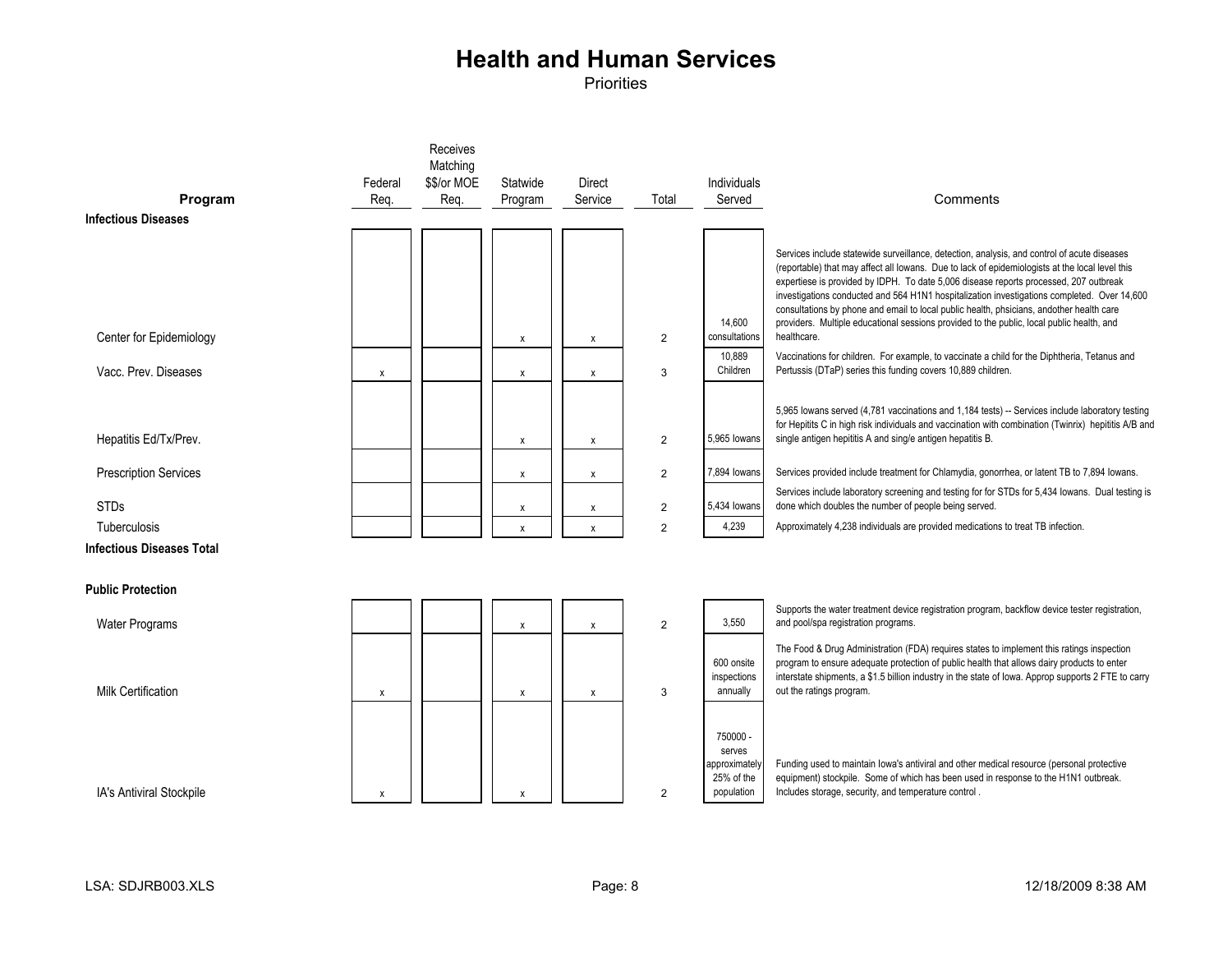Priorities

|                                   |         | Receives<br>Matching |                           |               |                |                                                                                                                                     |                                                                                                                                                                                                                                                                                                                                                                                                                                                                                                                                                                     |
|-----------------------------------|---------|----------------------|---------------------------|---------------|----------------|-------------------------------------------------------------------------------------------------------------------------------------|---------------------------------------------------------------------------------------------------------------------------------------------------------------------------------------------------------------------------------------------------------------------------------------------------------------------------------------------------------------------------------------------------------------------------------------------------------------------------------------------------------------------------------------------------------------------|
|                                   | Federal | \$\$/or MOE          | Statwide                  | <b>Direct</b> |                | Individuals                                                                                                                         |                                                                                                                                                                                                                                                                                                                                                                                                                                                                                                                                                                     |
| Program                           | Req.    | Req.                 | Program                   | Service       | Total          | Served                                                                                                                              | Comments                                                                                                                                                                                                                                                                                                                                                                                                                                                                                                                                                            |
| <b>EMS</b>                        |         |                      |                           |               | $\Omega$       | 470 onsite<br>visits AND<br>5,000<br>consultations<br>per year                                                                      | Services include 420-430 onsite ambulance service visits and 10-20 hospital verification onsite<br>visits per year. Consultation and education visits to ambulance service programs and hospitals<br>occur on a regular basis. Over 100 educational presentations to ambulance services and<br>hospitals annually. Over 5,000 consults provided by email and over the phone by regional EMS<br>staff and Des Moines staff on licensure, quality improvement, patient protocols, equipment use,<br>continuing education requirements and medical director education. |
| <b>EMS Contracts</b>              |         |                      | $\pmb{\times}$            |               | 1              | 240,000<br>lowans used<br>ambulances<br>last year AND<br>21,000<br>lowans used<br>the Trauma<br>System for<br>critical<br>injuries. | All funding is passed through to local county EMS associations to support volunteer and paid<br>services obtain education and training including individual EMT certification programs, system<br>development, for example consolidation of medical director services, billing, quality improvement,<br>and purchase through matching funds necessary equipment for the ambulance.                                                                                                                                                                                  |
| <b>State Medical Examiner</b>     |         |                      | Χ                         |               | $\mathbf{1}$   |                                                                                                                                     | The office provides guidance, education and performs autopsies, including homicides, for<br>medicolegal death investigation throughout the state of Iowa. Since the year 2000 through 2008,<br>the number of autopsies performed by our office has increased 300%.<br>Approximately 14 applications processed per year, which generates approximately \$136,898 in                                                                                                                                                                                                  |
| Certificate of Need               |         |                      | X                         |               | $\mathbf{1}$   |                                                                                                                                     | filing fees that go to the General Fund.                                                                                                                                                                                                                                                                                                                                                                                                                                                                                                                            |
| Children Sex Violence Prevention  |         |                      |                           | x             | $\mathbf{1}$   | 43,836 people<br>attended<br>presentations                                                                                          | Local communities (usually 13) receive violence prevention activities.                                                                                                                                                                                                                                                                                                                                                                                                                                                                                              |
| <b>Plumber Licensing</b>          |         |                      |                           |               | $\mathbf 0$    |                                                                                                                                     | \$200K appropriated in FY09 for start-up costs, no additional appropriations provided because<br>program is now supported by licensing fees.                                                                                                                                                                                                                                                                                                                                                                                                                        |
| <b>Emergency Medical Services</b> |         |                      | $\boldsymbol{\mathsf{x}}$ |               | $\mathbf 1$    |                                                                                                                                     | Included in "EMS" line above.                                                                                                                                                                                                                                                                                                                                                                                                                                                                                                                                       |
| State Poison Control Center       |         |                      | $\mathsf{x}$              | X             | $\overline{2}$ | 52,000 calls<br>annually                                                                                                            | Contracted directly to the Iowa Poison Control Center to provide Iowans information on the<br>phone about potential poisonings to reduce the need for emergency room visits and other<br>potential medical expenses.                                                                                                                                                                                                                                                                                                                                                |

**Public Protection Total**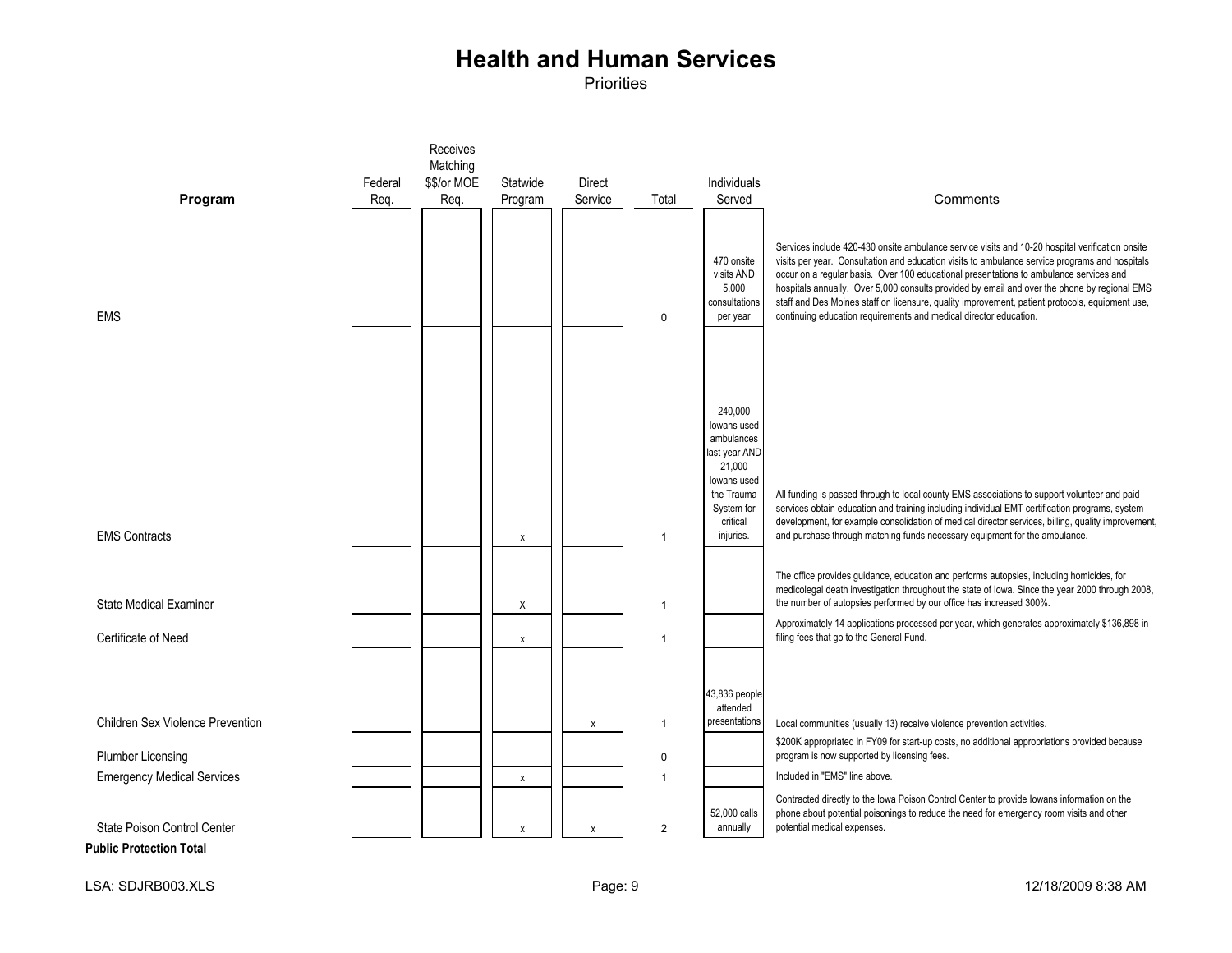| Program                                                     | Federal<br>Reg. | Receives<br>Matching<br>\$\$/or MOE<br>Req. | Statwide<br>Program | <b>Direct</b><br>Service | Total                 | Individuals<br>Served          | Comments                                                                                                                                                                                                                                                                                                                                                                                                                                                                                                                                                                                                                                                                                                                                                                                                                  |
|-------------------------------------------------------------|-----------------|---------------------------------------------|---------------------|--------------------------|-----------------------|--------------------------------|---------------------------------------------------------------------------------------------------------------------------------------------------------------------------------------------------------------------------------------------------------------------------------------------------------------------------------------------------------------------------------------------------------------------------------------------------------------------------------------------------------------------------------------------------------------------------------------------------------------------------------------------------------------------------------------------------------------------------------------------------------------------------------------------------------------------------|
| <b>Resource Management</b>                                  |                 |                                             |                     |                          |                       |                                |                                                                                                                                                                                                                                                                                                                                                                                                                                                                                                                                                                                                                                                                                                                                                                                                                           |
| Department Director                                         |                 |                                             |                     |                          | $\mathbf 0$           |                                | Supports the activities of the Director and the State Board of Health                                                                                                                                                                                                                                                                                                                                                                                                                                                                                                                                                                                                                                                                                                                                                     |
| Finance/Admin, Services                                     |                 |                                             |                     |                          | $\mathbf 0$           |                                | Provides all accounting, budgeting, contractual and purchasing services for IDPH.                                                                                                                                                                                                                                                                                                                                                                                                                                                                                                                                                                                                                                                                                                                                         |
| Information Management                                      |                 |                                             |                     |                          | 0                     |                                | Supports technology services for IDPH staff and external public health partners, including local<br>public health agencies and private providers.                                                                                                                                                                                                                                                                                                                                                                                                                                                                                                                                                                                                                                                                         |
| Human Resources                                             |                 |                                             |                     |                          | $\mathbf 0$           |                                | Provides all human resources services for IDPH.                                                                                                                                                                                                                                                                                                                                                                                                                                                                                                                                                                                                                                                                                                                                                                           |
| Department Wide Act.                                        |                 |                                             |                     |                          | 0                     |                                | Mandatory payments for services such as the Attorney General, DAS (non-rent), Auditor's Office,<br>etc.                                                                                                                                                                                                                                                                                                                                                                                                                                                                                                                                                                                                                                                                                                                   |
| <b>DAS Utility Billings</b>                                 |                 |                                             |                     |                          | $\mathbf 0$           |                                | Mandatory payments to DAS for usage of office space on capitol complex.                                                                                                                                                                                                                                                                                                                                                                                                                                                                                                                                                                                                                                                                                                                                                   |
| <b>Resource Management Total</b>                            |                 |                                             |                     |                          |                       |                                |                                                                                                                                                                                                                                                                                                                                                                                                                                                                                                                                                                                                                                                                                                                                                                                                                           |
| <b>Health Care Trust Fund</b><br><b>Addictive Disorders</b> |                 |                                             |                     |                          |                       |                                |                                                                                                                                                                                                                                                                                                                                                                                                                                                                                                                                                                                                                                                                                                                                                                                                                           |
| Substance Abuse Treatment                                   | Χ               | X                                           | X                   | X                        | $\boldsymbol{\Delta}$ | 24,979 adults<br>and juveniles | State appropriation + \$13.5M federal block grant also supports 24-hour helpline, public info,<br>counselor training, and program evaluation. If reduction in funding is not restored in FY10 as<br>proposed, IA will be \$2.5M below MOE requirement for block grant.                                                                                                                                                                                                                                                                                                                                                                                                                                                                                                                                                    |
| Substance Abuse Culturally Competent Pilots                 |                 | X                                           |                     | X                        | $\overline{2}$        | 181 adults                     | Funding also supports counselor training, program evaluation, and dissemination of effective<br>practices to other providers. If reduction in funding is not restored in FY10 as proposed, IA will<br>be \$2.5M below MOE requirement for block grant.                                                                                                                                                                                                                                                                                                                                                                                                                                                                                                                                                                    |
| <b>Tobacco Cessation Services</b>                           |                 | X                                           | $\boldsymbol{x}$    | X                        | 3                     | See<br>comments                | 21,087 individuals received free cessation services from Quitline Iowa in FY09, including 6,723<br>Medicaid clients. 11,516 two-week doses of free nicotine patches or gum were distributed<br>through the Quitline. 3,265 low-income lowans received free cessation services from IANEPCA<br>community health centers in FY 2009, including 10,884, 2-week doses of nicotine patches, gum,<br>Wellbutrin or Chantix. Beginning in January 2010, Quiltine lowa will receive a 50% federal match<br>for services provided to Medicaid clients (estimated at \$240,000 in new federal funding annually).<br>Maintenance of a quitline is a requirement to recieve federal (CDC) funding for lowa's tobcco<br>prevention and control division. State funding for tobacco cessation programs is about 14%<br>HCTF and 86% GF. |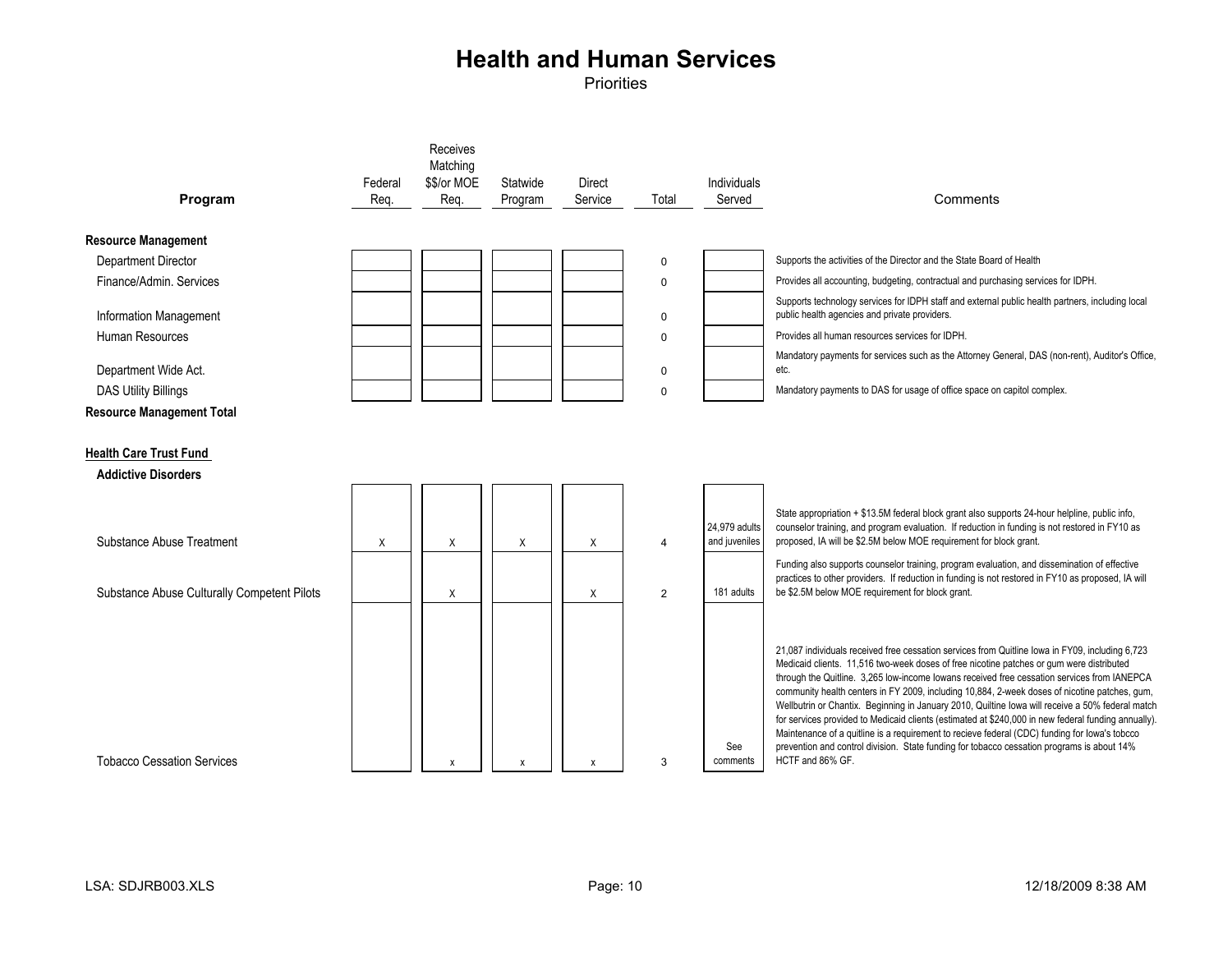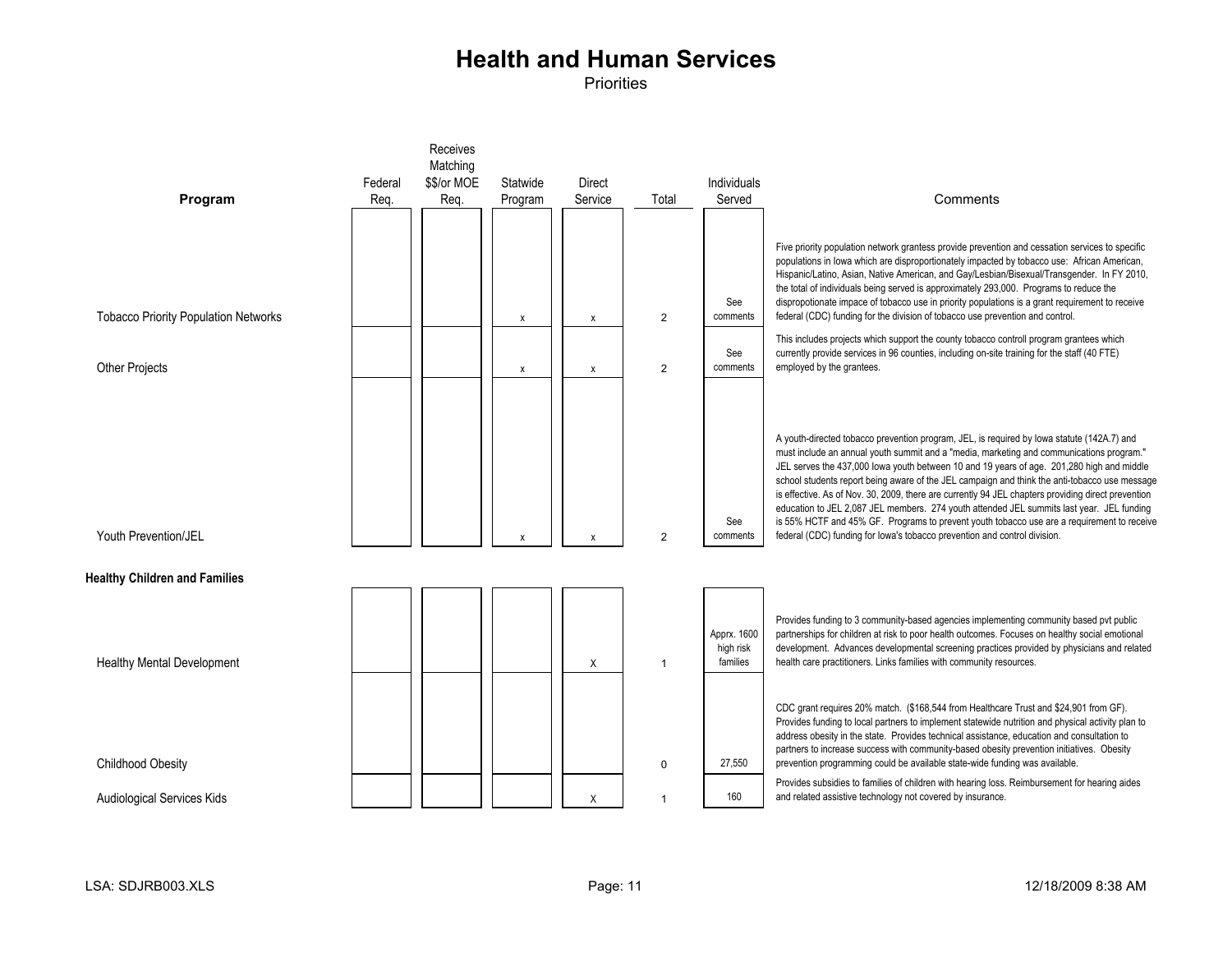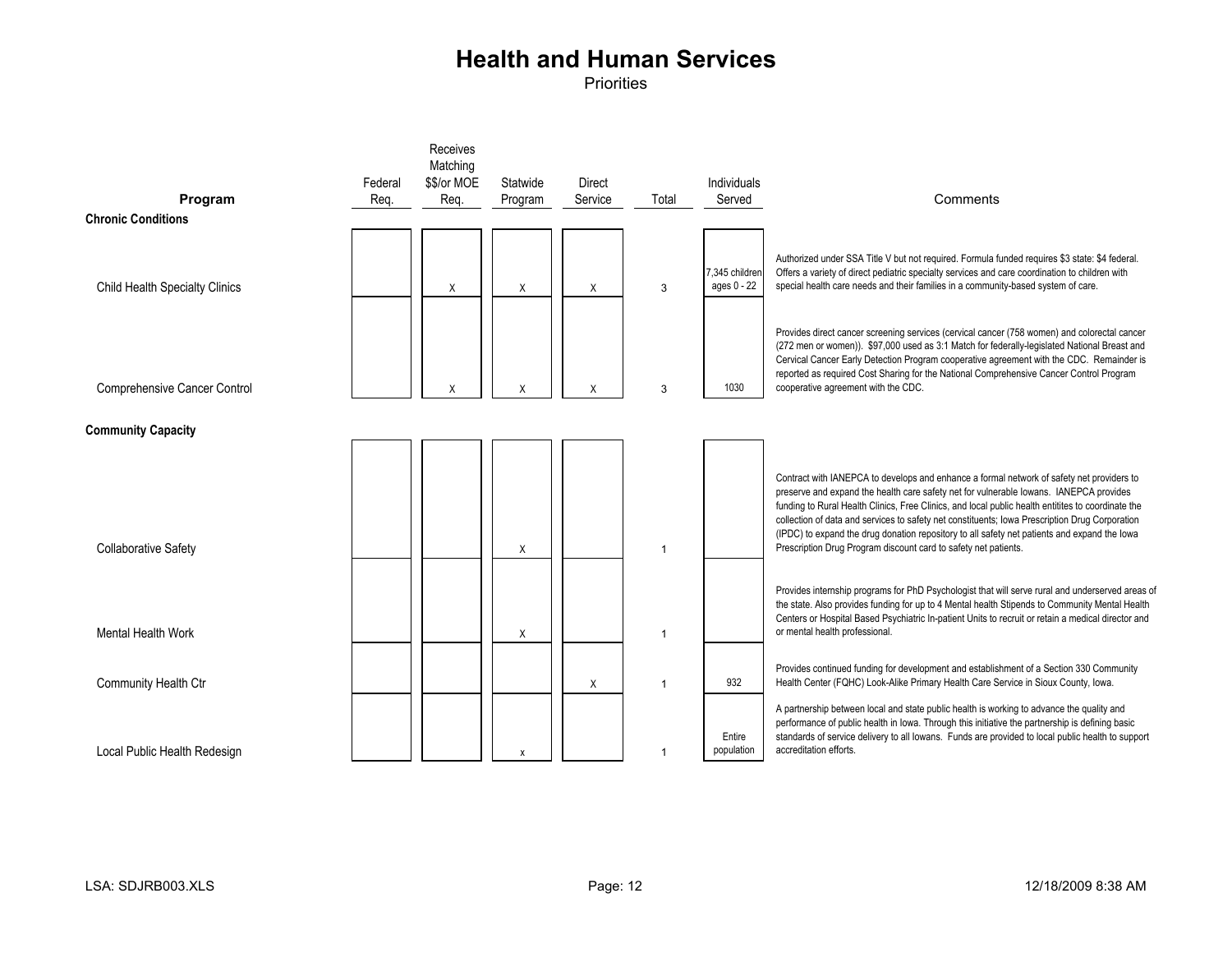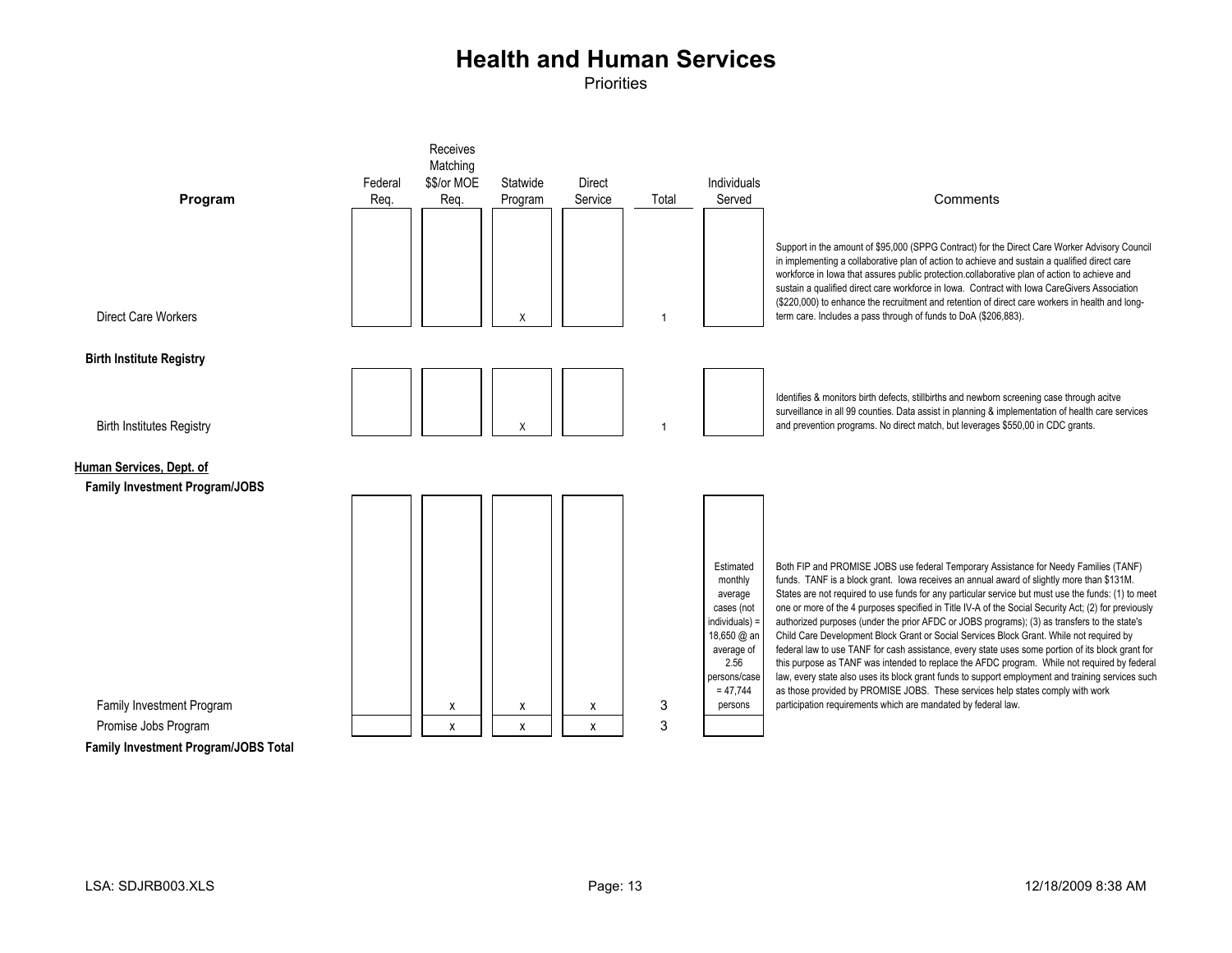|                                         | Federal            | Receives<br>Matching<br>\$\$/or MOE | Statwide           | <b>Direct</b> |       | Individuals |                                                                                                                                                               |
|-----------------------------------------|--------------------|-------------------------------------|--------------------|---------------|-------|-------------|---------------------------------------------------------------------------------------------------------------------------------------------------------------|
| Program                                 | Req.               | Req.                                | Program            | Service       | Total | Served      | Comments                                                                                                                                                      |
| <b>Child Support Recoveries</b>         |                    |                                     |                    |               |       |             |                                                                                                                                                               |
|                                         |                    |                                     |                    |               |       |             | Provides services to establish paternity, and establish, modify and enforce orders for support and                                                            |
| <b>Child Support Recoveries</b>         | χ                  | X                                   | X                  | X             | 4     | 700,160     | receives and distributes support. 66% federal; 34% state match rate.                                                                                          |
| Child Support Public Awareness Campaign | Х                  | X                                   | X                  |               | 3     | 700,160     | The child support public awareness campaign emphasizes involvement of both parents and<br>timely payment of child support. 66% federal; 34% state match rate. |
| <b>Child Support Recoveries Total</b>   |                    |                                     |                    |               |       |             |                                                                                                                                                               |
|                                         |                    |                                     |                    |               |       |             |                                                                                                                                                               |
| <b>Medical Assistance</b>               |                    |                                     |                    |               |       |             |                                                                                                                                                               |
| <b>General Hospital</b>                 | Х                  | х                                   | X                  | Х             | 4     | 279,347     | 71.34% Federal                                                                                                                                                |
| Physician MD                            | χ                  | X                                   | х                  | X             | 4     | 372,382     | 71.34% Federal                                                                                                                                                |
| Physician DO                            | $\pmb{\mathsf{x}}$ | $\pmb{\mathsf{X}}$                  | X                  | x             | 4     | 46,527      | 71.34% Federal                                                                                                                                                |
| Dentists                                | $\star$            | $\pmb{\mathsf{X}}$                  | $\pmb{\mathsf{x}}$ | X             | 3     | 155,764     | 71.34% Federal                                                                                                                                                |
| Podiatrists                             | $^\star$           | X                                   | X                  | x             | 3     | 20,421      | 71.34% Federal                                                                                                                                                |
| Optometrists                            | $\star$            | X                                   | X                  | X             | 3     | 86,973      | 71.34% Federal                                                                                                                                                |
| Optician                                | $\star$            | $\pmb{\mathsf{X}}$                  | $\pmb{\mathsf{X}}$ | X             | 3     | 18,609      | 71.34% Federal                                                                                                                                                |
| Pharmacy                                | $\star$            | X                                   | X                  | Х             | 3     | 302,753     | 71.34% Federal                                                                                                                                                |
| Home Health Agency                      | $\star$            | $\pmb{\mathsf{X}}$                  | $\pmb{\mathsf{x}}$ | X             | 3     | 28,987      | 71.34% Federal                                                                                                                                                |
| Independent Lab                         | X                  | X                                   | $\pmb{\mathsf{x}}$ | x             | 4     | 94,951      | 71.34% Federal                                                                                                                                                |
| Ambulance                               | $\star$            | X                                   | X                  | x             | 3     | 19,695      | 71.34% Federal                                                                                                                                                |
| <b>Medical Supplies</b>                 | $\star$            | $\pmb{\mathsf{X}}$                  | Χ                  | Χ             | 3     | 47,728      | 71.34% Federal                                                                                                                                                |
| <b>Rural Health Clinic</b>              | χ                  | χ                                   | х                  | Χ             | 4     | 50,247      | 71.34% Federal                                                                                                                                                |
| Clinic                                  | $\star$            | X                                   | X                  | x             | 3     | 6,002       | 71.34% Federal                                                                                                                                                |
| <b>Physical Therapist</b>               | $\star$            | X                                   | X                  | X             | 3     | 3,657       | 71.34% Federal                                                                                                                                                |
| Chiropractor                            | $\star$            | X                                   | X                  | x             | 3     | 32,552      | 71.34% Federal                                                                                                                                                |
| Audiologist                             | $\star$            | $\pmb{\mathsf{X}}$                  | $\pmb{\mathsf{x}}$ | X             | 3     | 4,061       | 71.34% Federal                                                                                                                                                |
| <b>Skilled Nursing Facility</b>         | $\star$            | X                                   | X                  | X             | 3     | 1,578       | 71.34% Federal                                                                                                                                                |
| Rehab Agency                            | $\star$            | X                                   | X                  | x             | 3     | 2,755       | 71.34% Federal                                                                                                                                                |
| <b>Nursing Facilty</b>                  | X                  | X                                   | X                  | X             | 4     | 19,089      | 71.34% Federal                                                                                                                                                |
| <b>Community Mental Health</b>          | $\star$            | X                                   | $\pmb{\mathsf{x}}$ | X             | 3     | 9,180       | 71.34% Federal                                                                                                                                                |
| <b>Family Planning</b>                  | χ                  | X                                   | Χ                  | X             | 4     | 32,631      | 71.34% Federal                                                                                                                                                |
| <b>Residential Care Facility</b>        | $\star$            | X                                   | X                  | X             | 3     | 2,452       | 71.34% Federal                                                                                                                                                |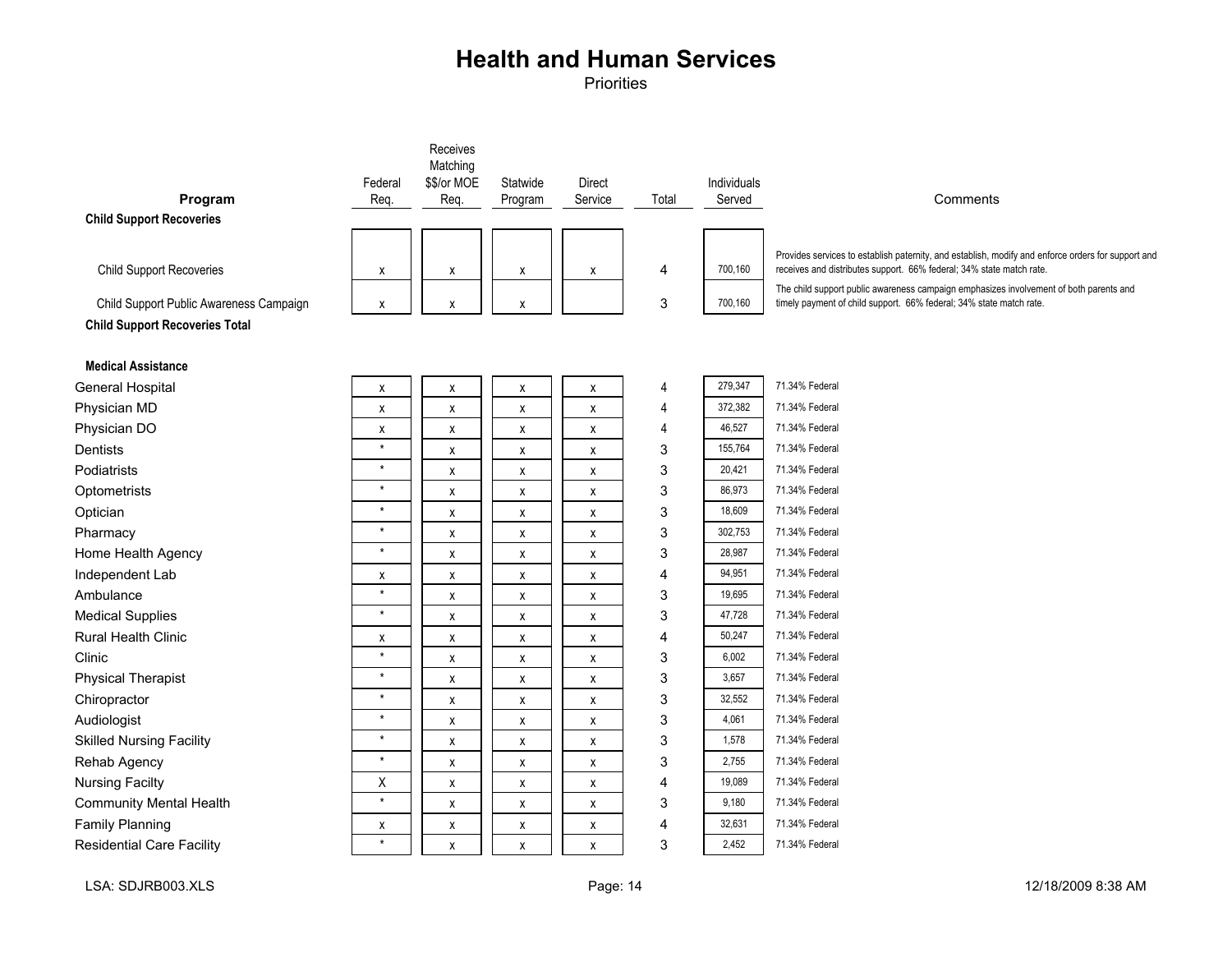Priorities

|                                                  |          | Receives<br>Matching |            |               |       |             |                                                                       |
|--------------------------------------------------|----------|----------------------|------------|---------------|-------|-------------|-----------------------------------------------------------------------|
|                                                  | Federal  | \$\$/or MOE          | Statwide   | <b>Direct</b> |       | Individuals |                                                                       |
| Program                                          | Req.     | Req.                 | Program    | Service       | Total | Served      | Comments                                                              |
| <b>ICF/MR State</b>                              | $\star$  | X                    | X          | χ             | 3     | 568         | 71.34% Federal                                                        |
| <b>Mental Hospital</b>                           | $\star$  | X                    | x          | X             | 3     | 371         | 71.34% Federal                                                        |
| <b>Comminity Based ICF/MR</b>                    | $\star$  | X                    | х          | X             | 3     | 1,607       | 71.34% Federal                                                        |
| Psychologist                                     | $\star$  | X                    | Χ          | χ             | 3     | 2,301       | 71.34% Federal                                                        |
| <b>Sreening Center</b>                           | $\star$  | X                    | X          | X             | 3     | 66,045      | 71.34% Federal                                                        |
| <b>Hearing Aid Dealer</b>                        | $\star$  | X                    | х          | X             | 3     | 1,218       | 71.34% Federal                                                        |
| <b>Occupational Therapists</b>                   | $\star$  | X                    | X          | χ             | 3     | 53          | 71.34% Federal                                                        |
| Orthopedic Shoe Dealer                           | $\star$  | X                    | X          | X             | 3     | 498         | 71.34% Federal                                                        |
| <b>Maternal Health Center</b>                    | $\star$  | X                    | х          | X             | 3     | 6,617       | 71.34% Federal                                                        |
| <b>Ambulatory Surgical Center</b>                | $\star$  | X                    | X          | χ             | 3     | 6,759       | 71.34% Federal                                                        |
| <b>Certified Nurse Midwife</b>                   | Х        | X                    | X          | X             | 4     | 998         | 71.34% Federal                                                        |
| Area Education Agency                            | $\star$  | X                    | х          |               | 2     | 2,513       | 71.34% Federal                                                        |
| Psychiatric Medical Institutions for Children    | $\star$  | X                    | X          | X             | 3     | 1,874       | 71.34% Federal                                                        |
| Case Manager                                     | $\star$  | X                    | X          | X             | 3     | 13,053      | 71.34% Federal; Non-federal is 14.33% county funding and 14.33% state |
| Certified Registered Nurse Anesthetist           | $\star$  | X                    | Χ          | χ             | 3     | 12,837      | 71.34% Federal                                                        |
| Hospice                                          | $\star$  | X                    | X          | X             | 3     | 4,336       | 71.34% Federal                                                        |
| <b>Clinical Social Worker</b>                    | $\star$  | X                    | х          | X             | 3     | 702         | Medicare cross over claims only                                       |
| <b>Federal Quailified Health Center</b>          | $\star$  | X                    | Χ          | χ             | 3     | 44,369      | 71.34% Federal                                                        |
| <b>Nurse Practitioner</b>                        | X        | X                    | X          | X             | 4     | 37,080      | 71.34% Federal                                                        |
| Nursing Facility - Mental Illness                | $\star$  | X                    | X          | X             | 3     | 74          | 71.34% Federal                                                        |
| Mental Health Substance Abuse - Iowa Plan        | $\star$  | X                    | X          | X             | 3     | 397,829     | 71.34% Federal                                                        |
| Lead Inspection Agencies                         | $\star$  | X                    | X          | X             | 3     | 559         | 71.34% Federal                                                        |
| <b>Local Education Agencies</b>                  | $\star$  | X                    | X          | X             | 3     | 4,322       | 71.34% Federal                                                        |
| Early Access Service Coordinator                 | $\star$  | X                    | x          | X             | 3     | 1.743       | 71.34% Federal                                                        |
| Program of All-Inclusive Care for the Elderly (F | $\star$  | X                    | 6 counties | X             | 2     | 48          | 71.34% Federal                                                        |
| Indian Health Service                            | $\star$  | X                    | x          | X             | 4     |             | 100% Federal                                                          |
| <b>Remedial Services</b>                         | $^\star$ | х                    | х          | X             | 3     | 12.673      | 71.34% Federal                                                        |
| <b>Habilitation Services</b>                     | $\star$  | X                    | х          | X             | 3     | 2,828       | 71.34% Federal; Non-federal is county-funded except for state cases   |
| <b>HCBS Waivers</b>                              | $\star$  | X                    | х          | X             | 3     | 32,107      | 71.34% Federal                                                        |

#### **Medical Assistance Total**

**\* These services are technically 'optional' per federal regulations; however, the EPSDT regulations require Medicaid to cover any Medically Necessary services for children. Therefore, the services are much closer to 'mandatory' for children, than optional.**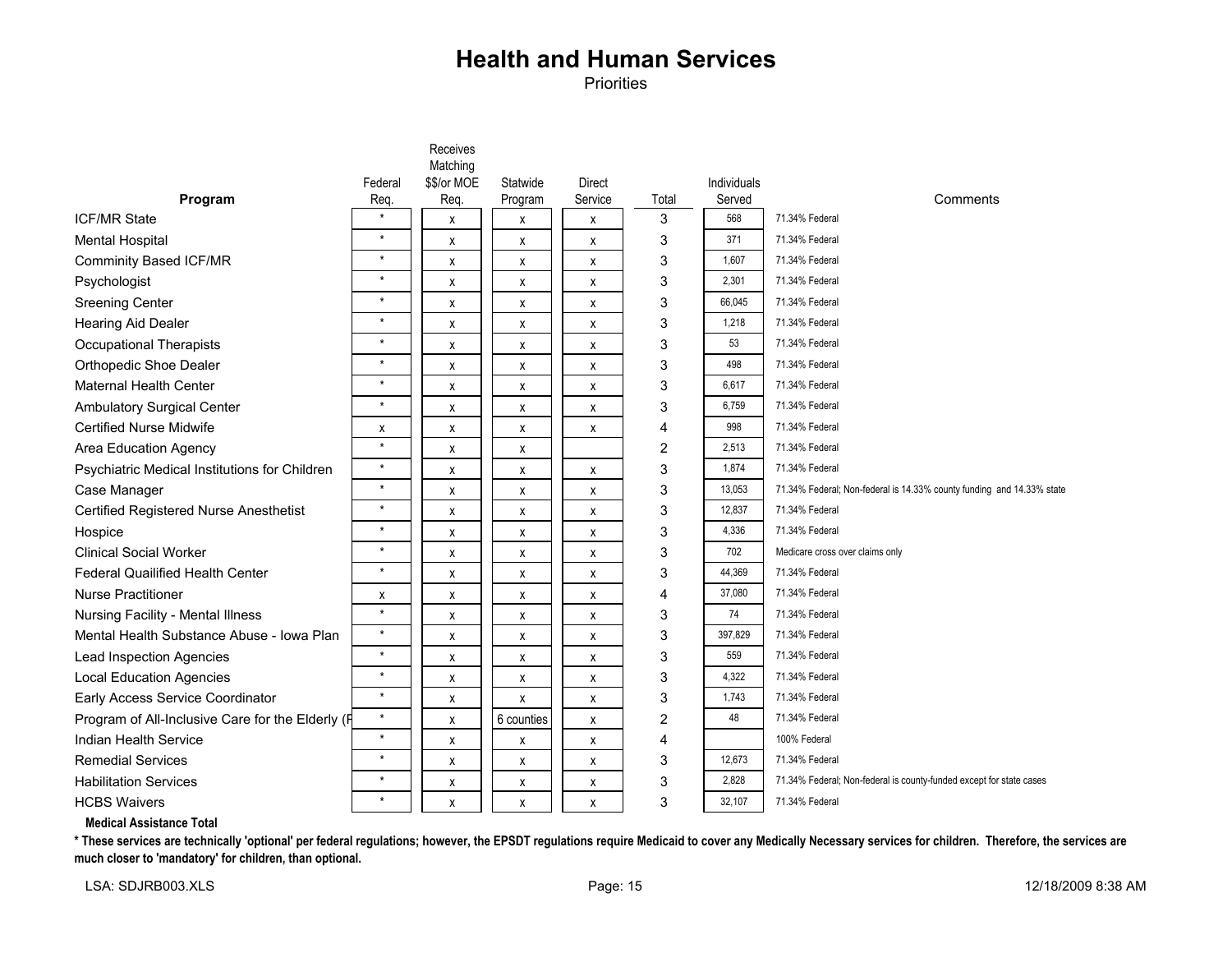Priorities

| Program                                    | Federal<br>Req. | Receives<br>Matching<br>\$\$/or MOE<br>Req. | Statwide<br>Program | Direct<br>Service | Total | <b>Individuals</b><br>Served |
|--------------------------------------------|-----------------|---------------------------------------------|---------------------|-------------------|-------|------------------------------|
| <b>Medical Contracts</b>                   |                 |                                             |                     |                   |       |                              |
| Core Unit                                  | Χ               | Χ                                           | Χ                   |                   | 3     |                              |
| <b>Provider Services</b>                   | X               | X                                           | X                   |                   | 3     |                              |
| <b>Member Services</b>                     | X               | X                                           | X                   |                   | 3     |                              |
| <b>Revenue Collections</b>                 | X               | X                                           | X                   |                   | 3     |                              |
| Suveillance and Utilization Reviews (SURS) | X               | X                                           | X                   |                   | 3     |                              |
| Provider Cost Audit                        | X               | X                                           | X                   |                   | 3     |                              |
| <b>Medical Services</b>                    | Χ               | Χ                                           | Χ                   |                   | 3     |                              |
| <b>Pharmacy Medical</b>                    | X               | X                                           | X                   |                   | 3     |                              |
| Pharmacy Point of Sale                     | X               | X                                           | X                   |                   | 3     |                              |
| <b>Check Write</b>                         | X               | X                                           | X                   |                   | 3     |                              |
| <b>IME Reprocurement</b>                   | X               | X                                           | X                   |                   | 3     |                              |
| <b>Pharmacy Medical</b>                    | X               | X                                           | X                   |                   | 3     |                              |
| Pharmacy Point of Sale                     | X               | X                                           | X                   |                   | 3     |                              |
| <b>Check Write</b>                         | X               | X                                           | X                   |                   | 3     |                              |
| <b>IME Reprocurement</b>                   | X               | X                                           | X                   |                   | 3     |                              |

**Medical Contracts Total**

#### **Medical Assistance, Hawk-i, Hawk-i Expansion Total**

#### **State Children's Health Ins. (hawk-i)**

| Medicaid Expansion Coverage 100-133%        | х | x | x          | X | 4 | 21.149 | ARRA MOE requirements apply  |
|---------------------------------------------|---|---|------------|---|---|--------|------------------------------|
| Health and Dental Insurance 134-300%        | х | x | x          | X | 4 | 24,037 | ARRA MOE requirements apply  |
| Dental Only Coverage                        |   |   | $\check{}$ | x | 3 |        | Will be implemented 3/1/2010 |
| State Children's Health Ins. (hawk-i) Total |   |   |            |   |   |        |                              |
|                                             |   |   |            |   |   |        |                              |
| <b>State Supplementary Assistance</b>       |   |   |            |   |   |        |                              |
| <b>SSA</b>                                  |   |   | x          |   | 4 |        | ARRA MOE requirements apply  |
| <b>State Supplementary Assistance Total</b> |   |   |            |   |   |        |                              |

**Comments**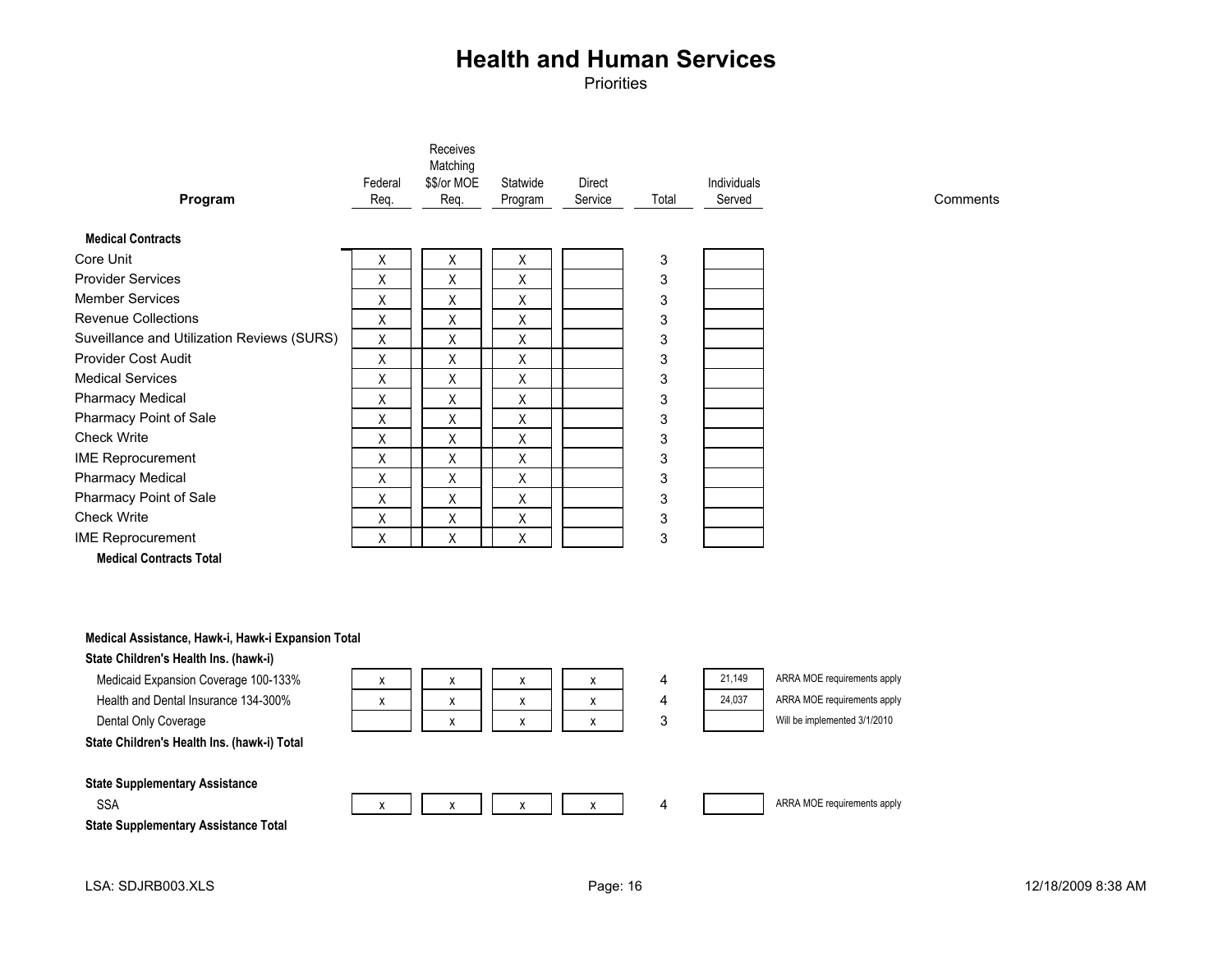| Program<br><b>Health Insurance Premium Payment</b><br><b>HIPP</b><br>Health Insurance Premium Payment Total                                                                                                                                                                                      | Federal<br>Req. | Receives<br>Matching<br>\$\$/or MOE<br>Req.<br>X | Statwide<br>Program<br>X | <b>Direct</b><br>Service<br>X | Total<br>3                                                           | Individuals<br>Served                              | Comments<br>ARRA MOE requirements apply                                                                                                                                                                                                                                                                                                                                                                                 |
|--------------------------------------------------------------------------------------------------------------------------------------------------------------------------------------------------------------------------------------------------------------------------------------------------|-----------------|--------------------------------------------------|--------------------------|-------------------------------|----------------------------------------------------------------------|----------------------------------------------------|-------------------------------------------------------------------------------------------------------------------------------------------------------------------------------------------------------------------------------------------------------------------------------------------------------------------------------------------------------------------------------------------------------------------------|
| <b>Family Planning</b><br>Contracts<br><b>Family Planning Total</b>                                                                                                                                                                                                                              |                 |                                                  | X                        | X                             | $\boldsymbol{2}$                                                     |                                                    | Contracts terminated and program ending 1/1/2010                                                                                                                                                                                                                                                                                                                                                                        |
| <b>Pregnancy Counseling</b><br>Contract<br><b>Pregnancy Counseling Total</b>                                                                                                                                                                                                                     |                 |                                                  |                          | X                             | $\mathbf{1}$                                                         | 200                                                | In addition it is estimated 2,500 will visit information website.                                                                                                                                                                                                                                                                                                                                                       |
| <b>Child Care</b><br>Child Care Assistance<br>Quality Rating System<br>Child Care Resource and Referral<br>Oakridge Special Grant<br>Polk County (Child Serve) Specal Grant<br><b>Empowerment Professional Development</b><br>Community Empowerment (TANF)<br><b>Child Care Assistance Total</b> | X               | χ                                                | X<br>X<br>x<br>x<br>X    | X<br>χ<br>X<br>X<br>X         | 4<br>$\mathbf{1}$<br>$\overline{c}$<br>1<br>1<br>1<br>$\overline{c}$ | 41,000<br>1,200<br>7.100<br>21<br>80<br>N/A<br>N/A | MOE = \$5,078,586; required match = \$9,546,201<br>Provider consulation and training to earn quality ratings<br>Provides 30,000 trainings/consulation to 7,100 providers<br>Supports Polk County Center serving low income children<br>Supports Polk County Center serving special needs children<br>Transfer to Empowerment for state and local projects<br>Distributed through formula to 58 CEA's for local projects |
| <b>Toledo Juvenile Home</b><br>30 Delinquent beds<br>47 Child in need of Assistance (CINA) beds<br><b>Toledo Juvenile Home Total</b>                                                                                                                                                             |                 |                                                  | X<br>X                   | х<br>X                        | $\boldsymbol{2}$<br>$\overline{c}$                                   | 60<br>142                                          |                                                                                                                                                                                                                                                                                                                                                                                                                         |
| <b>Eldora Training School</b><br>167 Delinquent beds<br><b>Eldora Training School Total</b>                                                                                                                                                                                                      |                 |                                                  | X                        | X                             | $\overline{c}$                                                       | 437                                                |                                                                                                                                                                                                                                                                                                                                                                                                                         |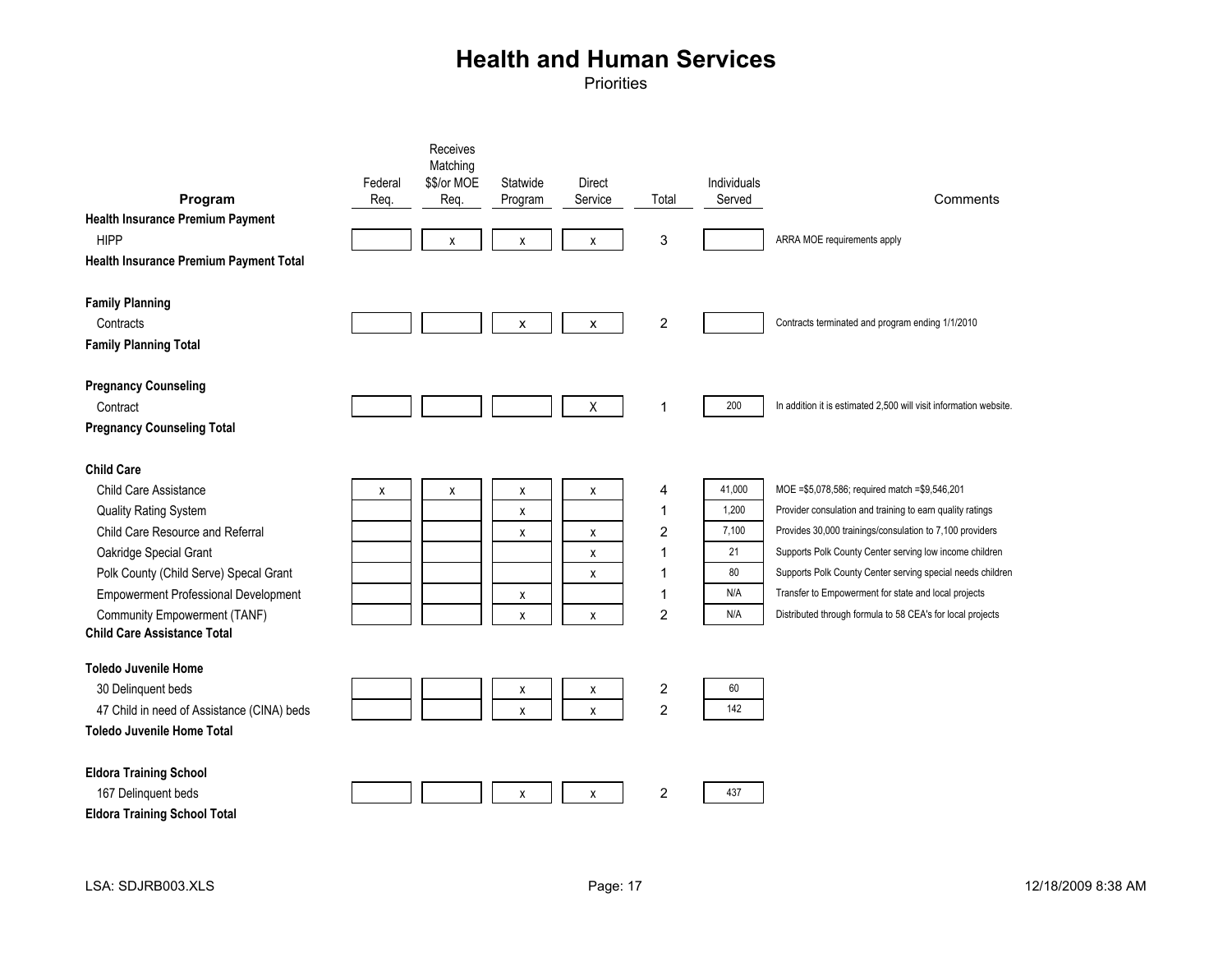|                                        |         | Receives<br>Matching |          |                    |                  |                    |                                                                        |
|----------------------------------------|---------|----------------------|----------|--------------------|------------------|--------------------|------------------------------------------------------------------------|
|                                        | Federal | \$\$/or MOE          | Statwide | Direct             |                  | <b>Individuals</b> |                                                                        |
| Program                                | Req.    | Req.                 | Program  | Service            | Total            | Served             | Comments                                                               |
| <b>Child Welfare</b>                   |         |                      |          |                    |                  |                    |                                                                        |
|                                        |         |                      |          |                    |                  | 67,000             |                                                                        |
| <b>Child Abuse Protection</b>          | X       | χ                    |          | X                  | 3                | children           | serves 91 counties, PSSF \$\$ and TANF, CAPTA                          |
| <b>Community Partnerships</b>          |         |                      | X        | X                  | 2                | not available      | Most of the work is community planning and implementation              |
| Performance Based Monitoring/QSR       | X       | x                    | X        |                    | 3                |                    | none applicable                                                        |
| Child Protection Center                | X       |                      | X        | $\pmb{\mathsf{x}}$ | 3                | 2,583              | CAPTA, Client served FY09 report by IDPH                               |
| Child Protection Center - Waterloo     |         |                      |          |                    | 0                |                    | continuing the process of development                                  |
| <b>Child Abuse Assess Grant</b>        | X       |                      | X        | X                  | 3                | 393                | CAPTA, 2008-2009 Project Harmony report                                |
| Med. Exams/Child Abs. Hotline          | x       |                      | X        | X                  | 3                |                    | <b>CAPTA</b>                                                           |
| <b>Community Care</b>                  |         |                      | X        | X                  | $\overline{c}$   | 2,100              | Eligible families referred per year                                    |
| Diversion/Mediation Projects           |         |                      |          |                    | 0                |                    | Program eliminated effective 7.1.09                                    |
| Protective Child Care                  |         |                      | X        | X                  | $\overline{2}$   | 1.159              | Monthly Average                                                        |
|                                        |         |                      |          |                    |                  |                    |                                                                        |
| Family Safety, Risk, and Perm Services | x       | X                    | х        | X                  | 4                | 5,100 families     | PSSF \$\$                                                              |
| <b>Relative Home Studies</b>           | x       |                      | X        | X                  | 3                |                    |                                                                        |
| <b>Legal Fees</b>                      |         |                      | X        | X                  | $\overline{c}$   | 890                |                                                                        |
| Linn County Runaway Program            |         |                      |          | X                  | 1                |                    | serves one community; contract cancelled effective 1.1.10              |
| Minority Youth Family Projects         |         |                      |          | X                  | 1                |                    | Disproportionality work being expanded to additional sites in SFY 2010 |
| <b>SAMSHA Grant Match</b>              |         | χ                    |          | X                  | 2                |                    |                                                                        |
| Preparation for Adult Living           |         |                      | X        | X                  | $\overline{2}$   | 375                |                                                                        |
| Elevate                                |         |                      | X        | X                  | $\overline{c}$   | 300                | Number of youth enrolled in local chapters                             |
| <b>Adolescent Monitoring</b>           |         | X                    | X        | $\pmb{\mathsf{X}}$ | 3                | 1,620              | Monthly Average                                                        |
| Supervised Comm. Treatment             |         | X                    | X        | X                  | 3                | 450                | Monthly Average                                                        |
| Life Skills                            |         |                      | X        | X                  | $\overline{c}$   | 360                | Monthly Average                                                        |
| School-Based Supervision               |         |                      | X        | X                  | $\overline{2}$   | 180                | Monthly Average                                                        |
| Juvenile Drug Courts                   |         |                      |          | X                  | $\mathbf 1$      | 1,500              | Total for FY                                                           |
| <b>Court Ordered Services</b>          |         |                      | X        | $\pmb{\mathsf{X}}$ | $\boldsymbol{2}$ | 5,680              | Total for FY                                                           |
| Family Foster Care                     | X       | x                    | X        | X                  | $\overline{4}$   | 2,884              | Monthly Average of children in Family FC                               |
| <b>IFAPA Contract</b>                  |         |                      | X        | X                  | 2                | 6,300              | Training and Support to Foster/Adoptive Families                       |
| <b>Recruitment &amp; Retention</b>     | X       | X                    | X        | $\pmb{\mathsf{x}}$ | 4                | 3,030              | Direct Service to Foster and Adoptive Families                         |
| <b>Foster Parent Insurance</b>         |         |                      | X        |                    | 1                |                    |                                                                        |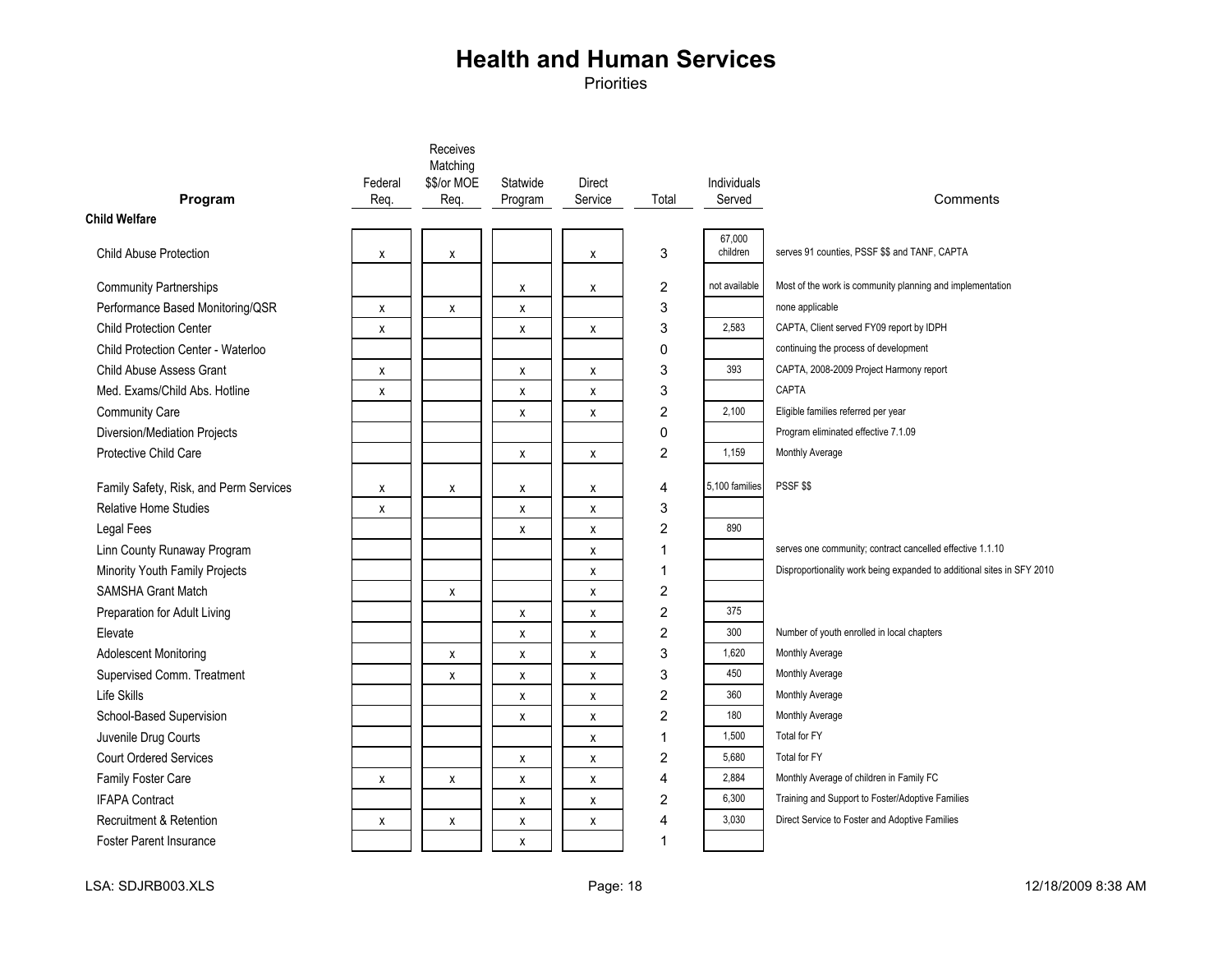Priorities

|                                           |                 | Matching    |          |                          |       |                       |                                                                               |
|-------------------------------------------|-----------------|-------------|----------|--------------------------|-------|-----------------------|-------------------------------------------------------------------------------|
| Program                                   | Federal<br>Req. | \$\$/or MOE | Statwide | <b>Direct</b><br>Service | Total | Individuals<br>Served | Comments                                                                      |
|                                           |                 | Req.        | Program  |                          |       |                       |                                                                               |
| PMIC Trans. Foster Care Pilot             |                 | X           |          | x                        | 2     | 8                     | Serves 2 communities; contracts cancelled 1.1.10; approx 36% IVE match FY2010 |
| Contract Manager                          |                 |             | х        |                          | 1     |                       |                                                                               |
| <b>Shelter Care</b>                       | X               | X           | х        | X                        | 4     |                       | 69.49% IVE maintenance match for eligible children FY2010                     |
| Group Care                                | X               | X           | х        | X                        | 4     |                       | 69.49% IVE maintenance match for eligible children FY2010                     |
| Supervised Apartment Living               |                 |             | х        | x                        | 2     |                       |                                                                               |
| Child Welfare Training                    | X               | X           | х        | X                        | 4     |                       | 75%IVE training match for eligible costs. ISU also provides state IVE match   |
| Child Welfare Info System                 | X               | X           | X        |                          | 3     |                       |                                                                               |
| Tech, for Front Line Workers              |                 | X           | X        |                          | 2     |                       |                                                                               |
| <b>Attorney General</b>                   | х               | X           | X        |                          | 3     |                       |                                                                               |
| State Supp. Insurance Contract            |                 |             | х        | X                        | 2     |                       | Generates funds that offset state foster care expenditures                    |
| Child Welfare Services Support            |                 |             |          |                          | 0     |                       |                                                                               |
| Prom. Safe Stable Families                | X               | X           | X        | X                        | 4     |                       |                                                                               |
| Reduction to eliminate TAQA               |                 |             |          |                          | 0     |                       | Not applicable; TA/QA eliminated several years ago                            |
| From HITT General Child Welfare           |                 |             |          |                          | 0     |                       | Funds core child welfare services otherwise listed                            |
| Four Oaks Autism Grant                    |                 |             |          | x                        | 1     |                       | 5 youth served                                                                |
| Foster Care Recovery Fund Adjustment      |                 |             |          |                          | 0     |                       |                                                                               |
| Restore Decat Funding from FY 2008        | X               | X           | X        | X                        | 4     |                       |                                                                               |
| Child Welfare Provider Training           | X               | X           | х        | X                        | 4     |                       | IV-E match; approx 33% federal match                                          |
| Foster and Adoptive Family Peer Support   |                 | X           | X        | x                        | 3     | 2.900                 | 13 peer liaisons serve 200-250 a piece                                        |
| Title IVE Eligibility and FMAP Adjustment |                 |             |          |                          | 0     |                       |                                                                               |
| Status Quo Funding 247 Youth              |                 |             | X        | x                        | 2     |                       | This relates to Preparation for Adult Living Program                          |
| Transfer SAMHSA Grant to Mental Health    |                 |             |          |                          | 0     |                       |                                                                               |
| Autism Aspergers Pilot Project            |                 |             |          | X                        | 1     |                       |                                                                               |
| ild Welfare Total                         |                 |             |          |                          |       |                       |                                                                               |

PMIC Trans. Foste Contract Manager Shelter Care Supervised Apartn Child Welfare Info Tech. for Front Lin Attorney General Child Welfare Serv Prom. Safe Stable Reduction to elimin From HITT General Four Oaks Autism Foster Care Recov Restore Decat Fur Title IVE Eligibility Transfer SAMHSA Autism Aspergers **Child Welfare Total**

**Adoption Subsidy**



Receives

8,735 IV-E, Based on a growth of 29 per month

**Adoption Subsidy Total**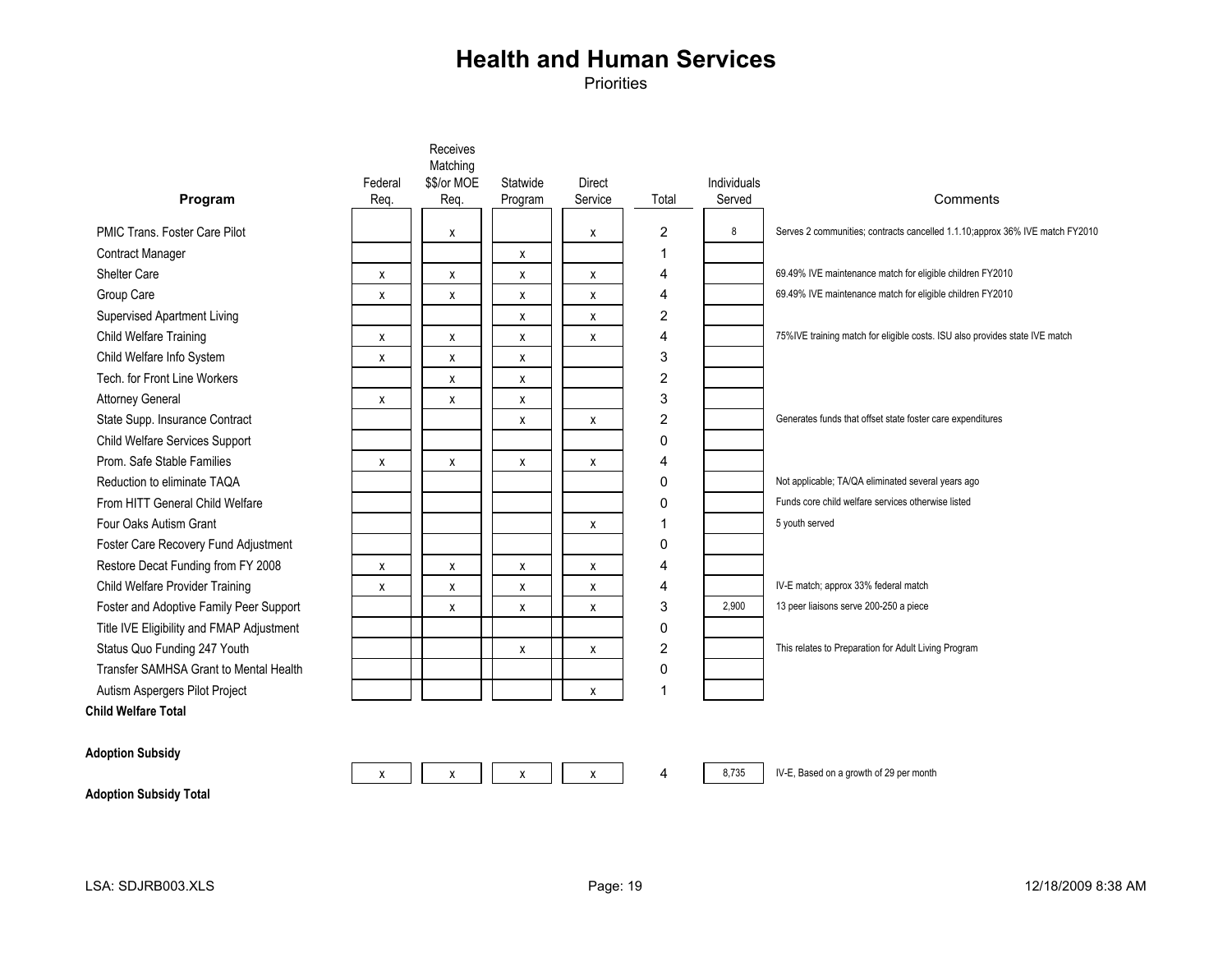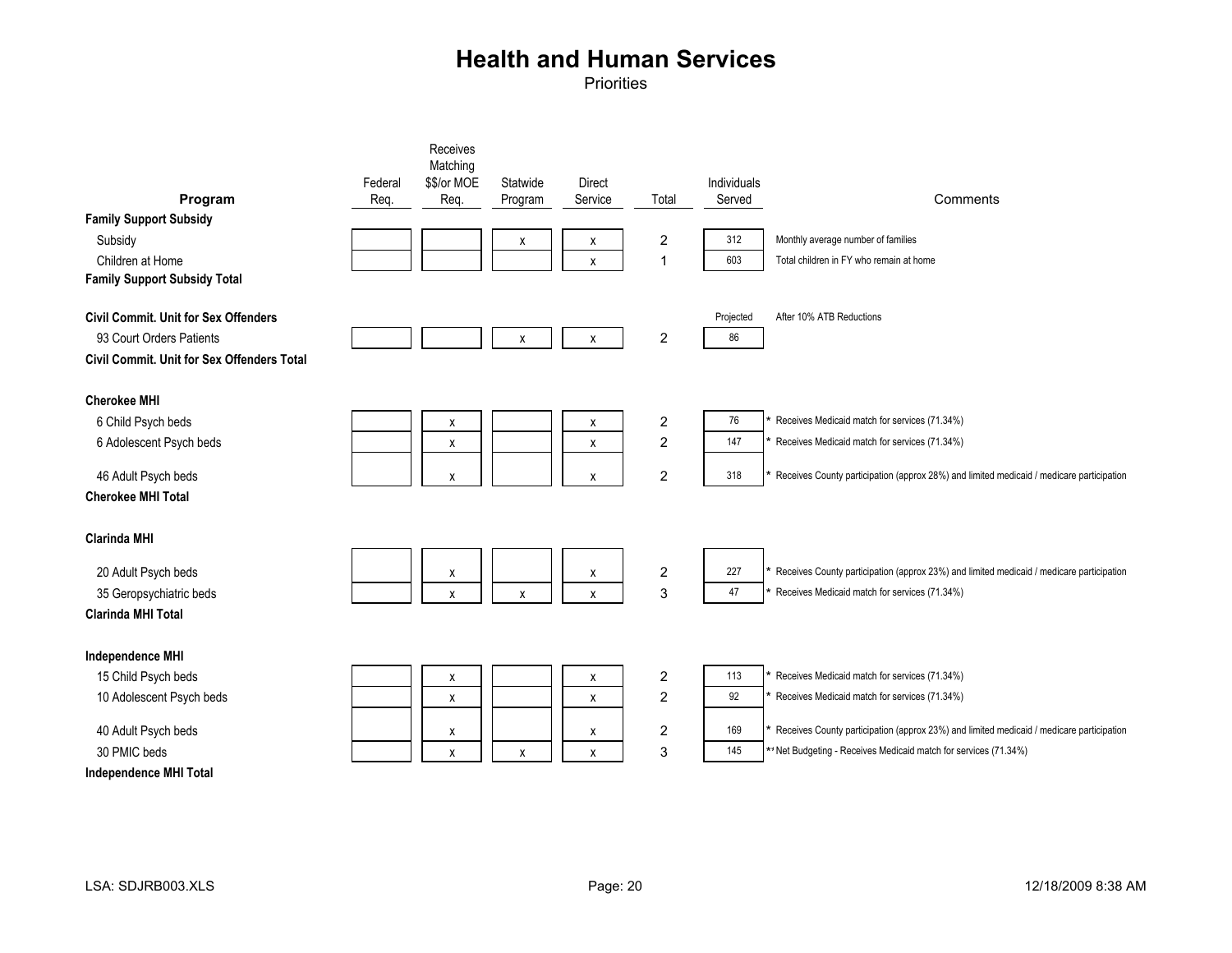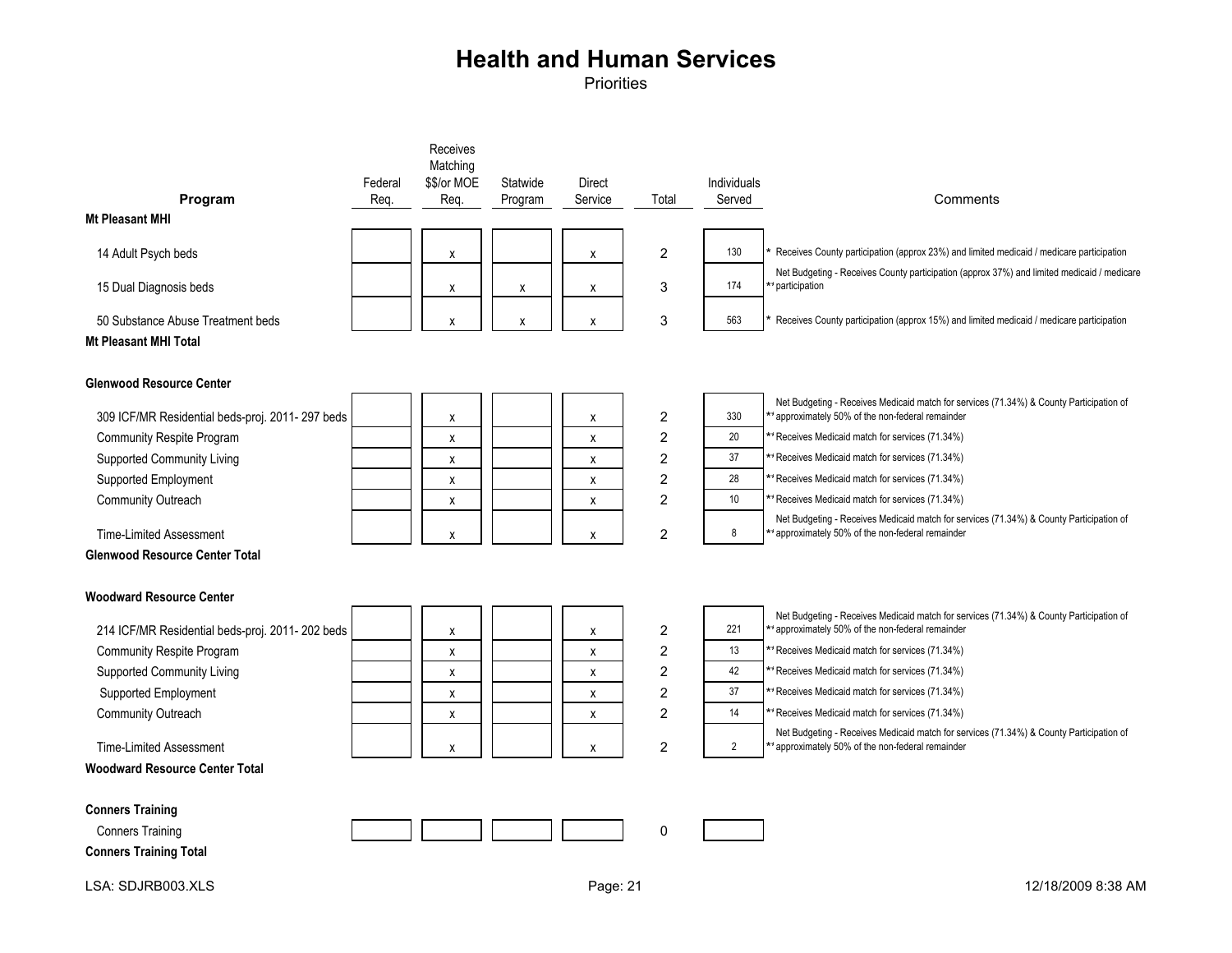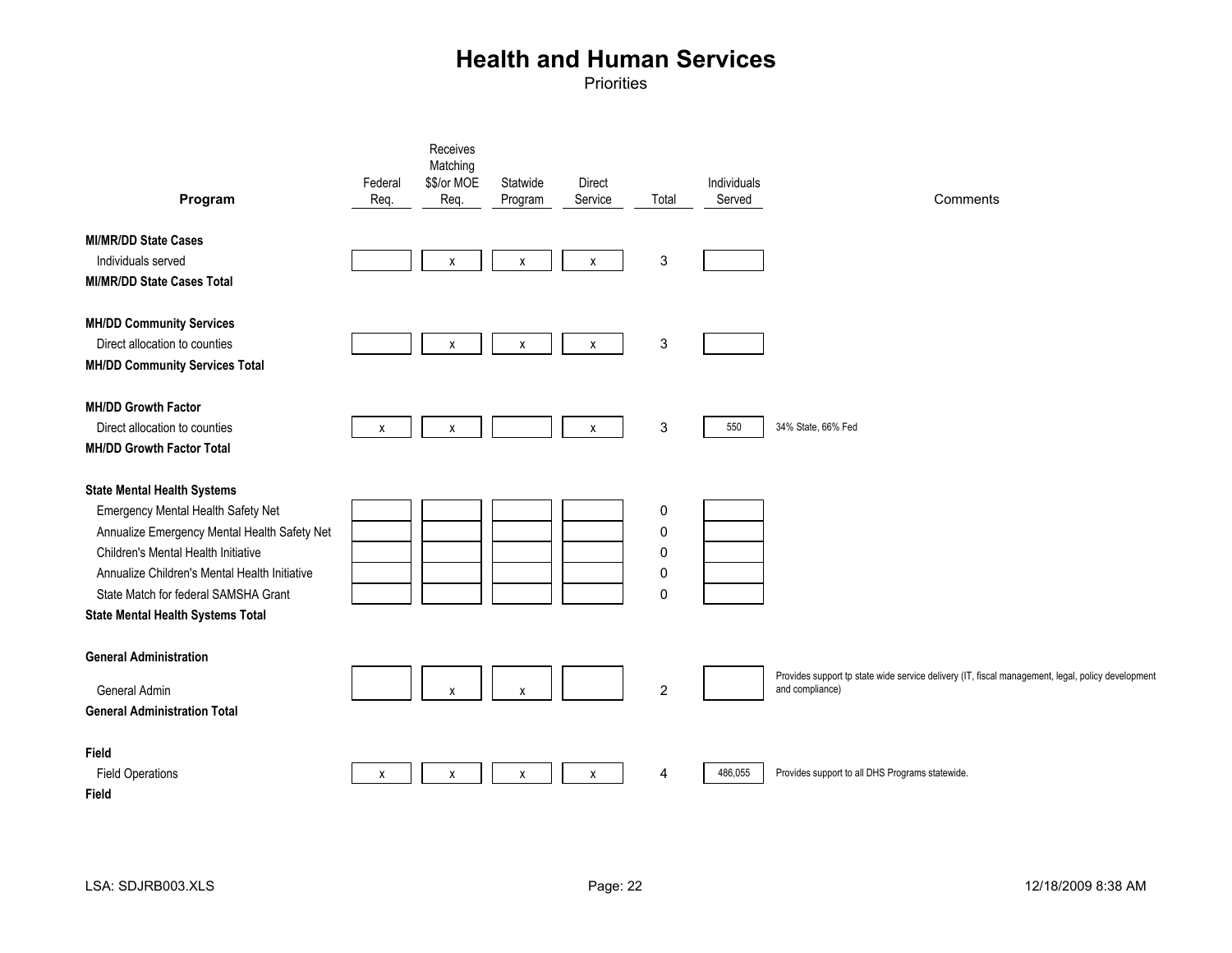